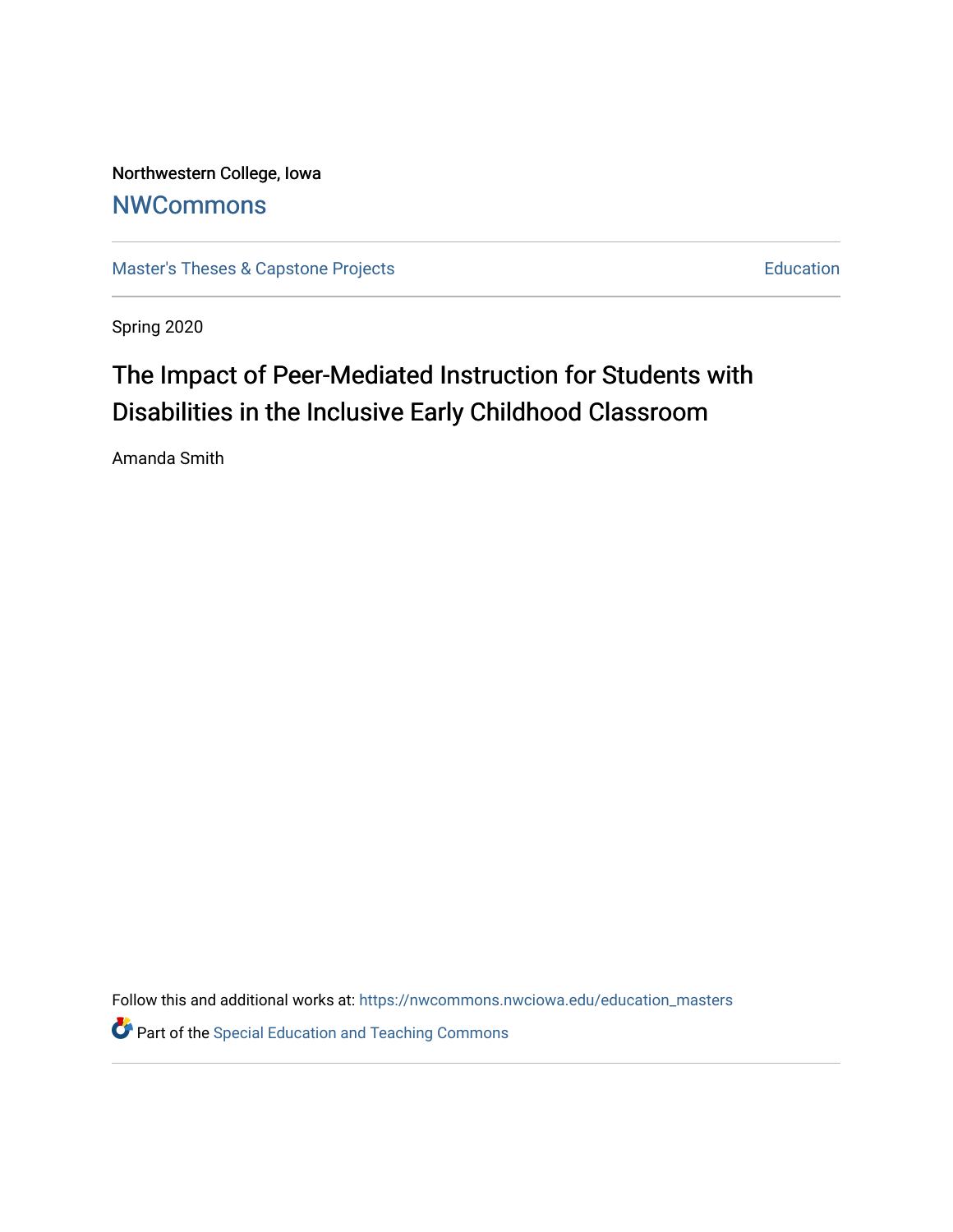The Impact of Peer-Mediated Instruction for Students with Disabilities

in the Inclusive Early Childhood Classroom

Amanda Smith

Northwestern College

An Action Research Project Presented

in Partial Fulfillment of the Requirements

For the Degree of Master of Education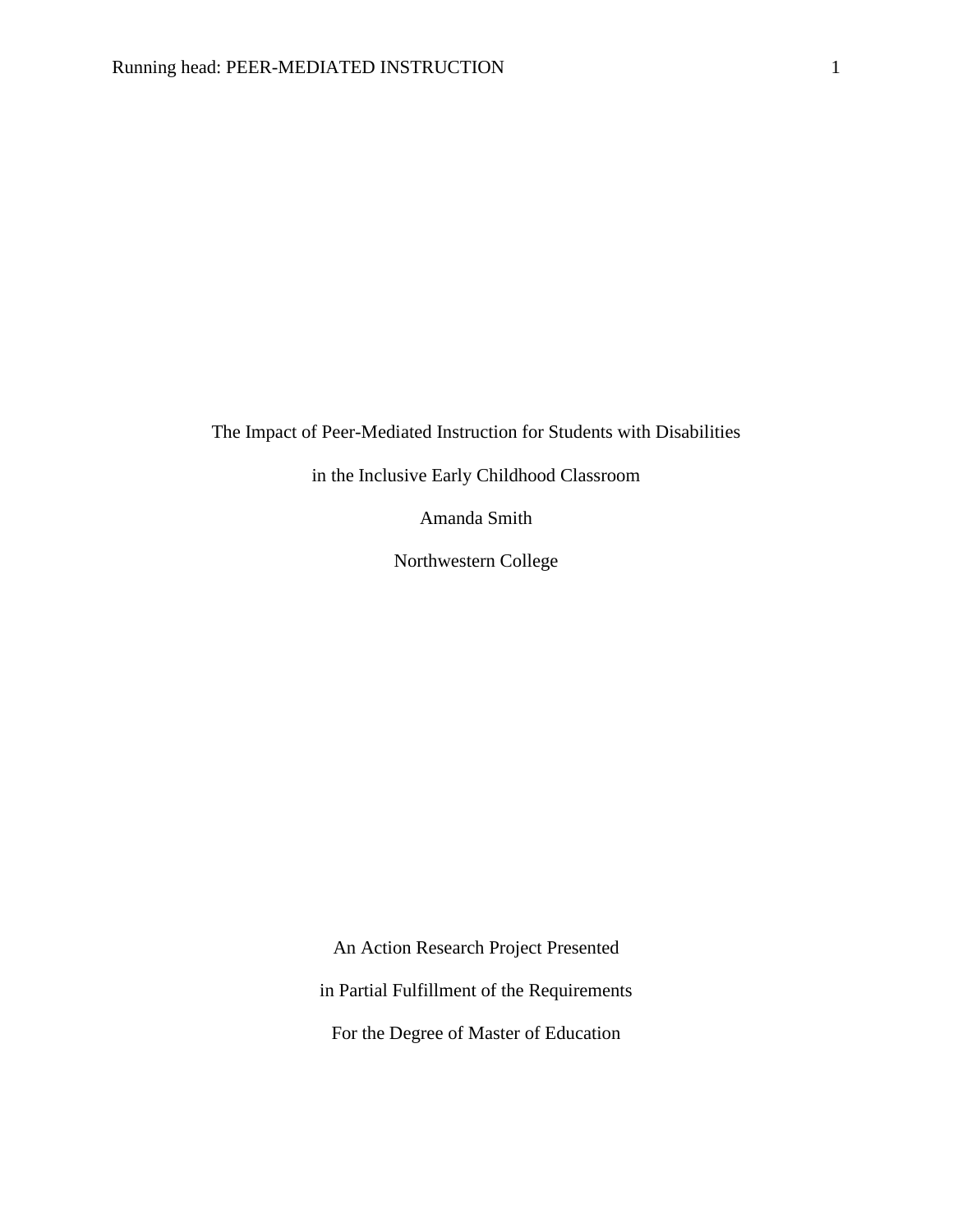### **Table of Contents**

| <b>Method</b>     |  |
|-------------------|--|
|                   |  |
|                   |  |
|                   |  |
| <b>Results</b>    |  |
|                   |  |
| <b>Discussion</b> |  |
|                   |  |
|                   |  |
|                   |  |
|                   |  |
|                   |  |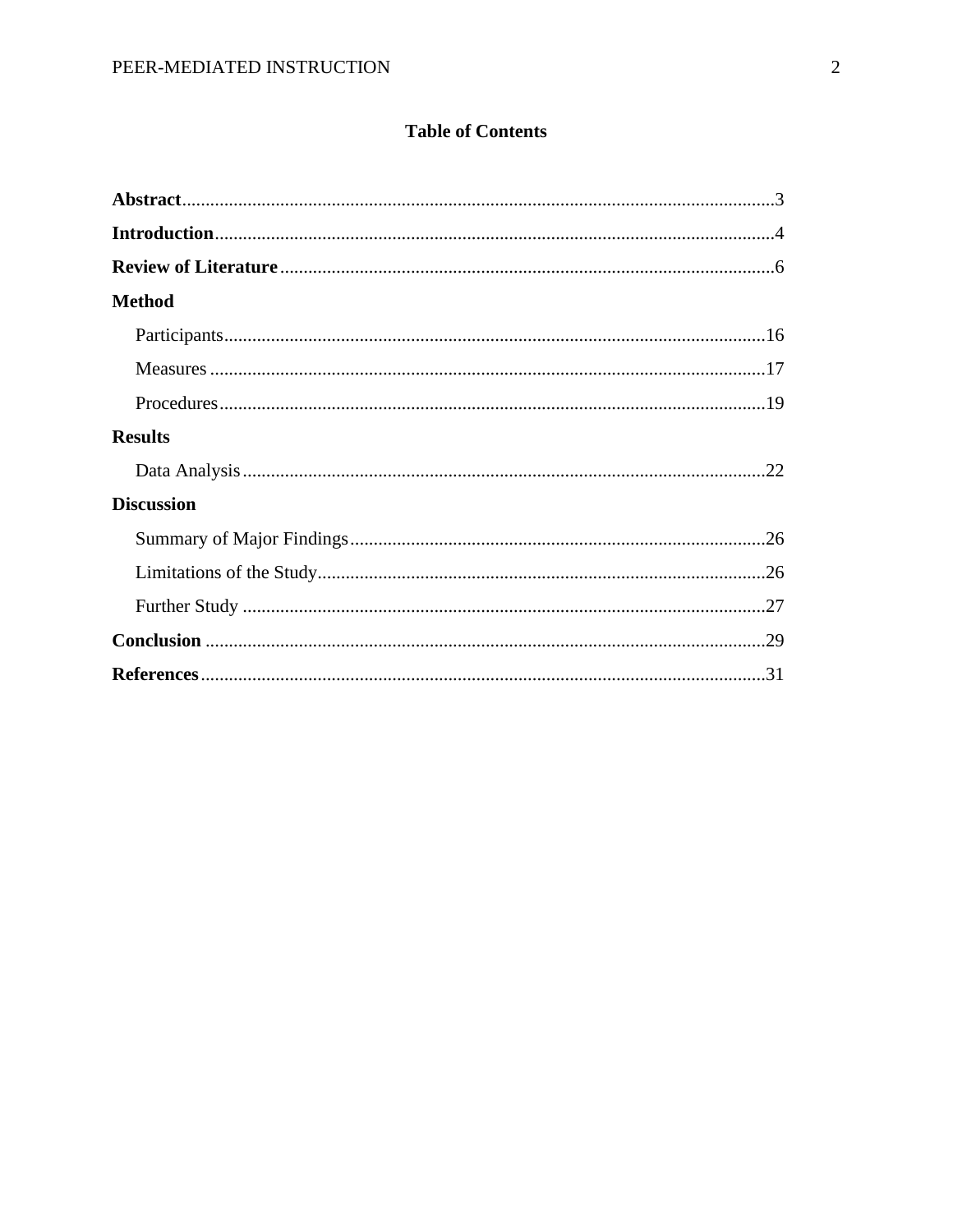#### **Abstract**

The purpose of this action research project is to determine the impact of explicit instruction of peer-mediated strategies for students who have disabilities but who are not on the autism spectrum in the inclusive preschool classroom environment. There has been a large amount of research surrounding peer-mediated strategies and how students on the autism spectrum benefit from it, but there has been very minimal research that includes students with disabilities who are not on the spectrum. Data was collected to determine what the effect that this intervention had on four students in the areas of social behavior and social communication. The data was collected based on each child's Individual Education Plan progress monitoring procedure. Analysis of the data collected over a six week period suggest that explicit peer-mediated strategy instruction had a positive impact on student behaviors in the areas of social behavior and social communication. Further studies would benefit from this information in order to expand knowledge around peer-mediated instruction and disabilities, especially at the kindergarten level.

*Keywords*: *peer-mediated, special education, learning, social behavior, social communication*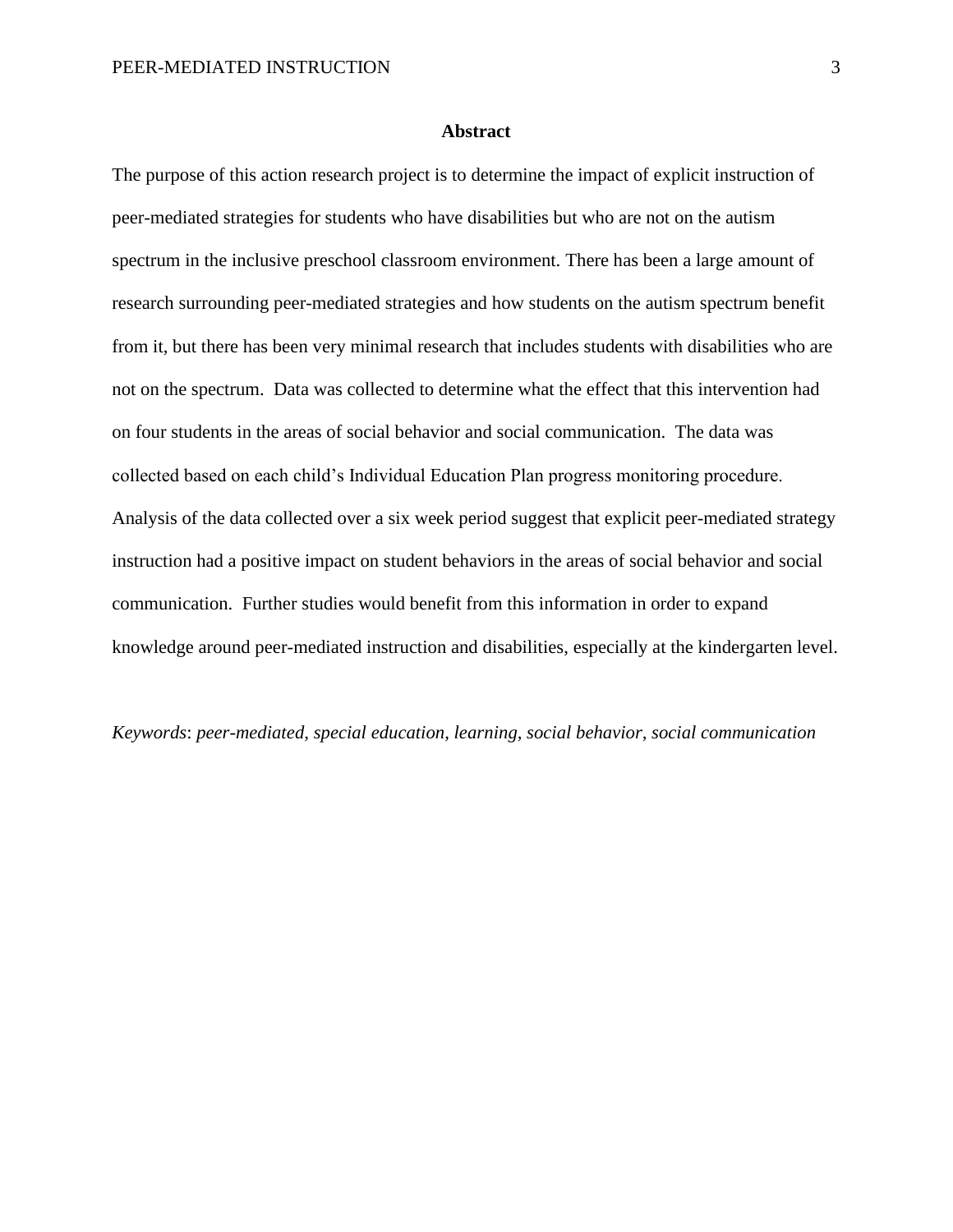## **The Impact of Peer-Mediated Instruction for Students with Disabilities in the Inclusive Early Childhood Classroom**

Student learning is a desired outcome for any educator at any grade level. A variety of research-based strategies can be found in classrooms across the world, with the hope that students gain the knowledge, from preschool to high school and beyond. A child's preschool year is a time to grow in numerous ways, such as academically and socially, especially through play, with similar-aged peers. Teachers of students with disabilities also want their students to succeed, although the way the students learn may be different.

In the past few decades, preschool has become more and more available for young children in Iowa, especially with the inception of things like the Statewide Voluntary Preschool Program in Iowa, which started with just over 5,000 students and has grown to over 25,000 (Statewide Voluntary Preschool Program, 2019). With that increase, more students are being exposed to practices such as peer-mediated strategies, a model of teaching that explicitly teaches social skills instruction (Statewide Voluntary Preschool Program, 2019). This program is for children who turn 4 on or before September 15 of the beginning of the school year.

The most common type of social skills instruction, also known as peer-mediated instruction, is LEAP which was created by Dr. Phil Strain in 1981 (LEAP Preschool Model, 2018). This model focuses on teaching students an appropriate and socially acceptable way to interact in play, such as how to get a friend's attention, how to share, how to request, and how to share a play idea (LEAP Preschool Model, 2018). The instruction happens explicitly, during a large group time, first between adults, then adult-child, and finally, child-child (LEAP Preschool Model, 2018). The idea is that, with the instruction and ability to use it during the school day, a student will be able to generalize the skills (LEAP Preschool Model, 2018). This type of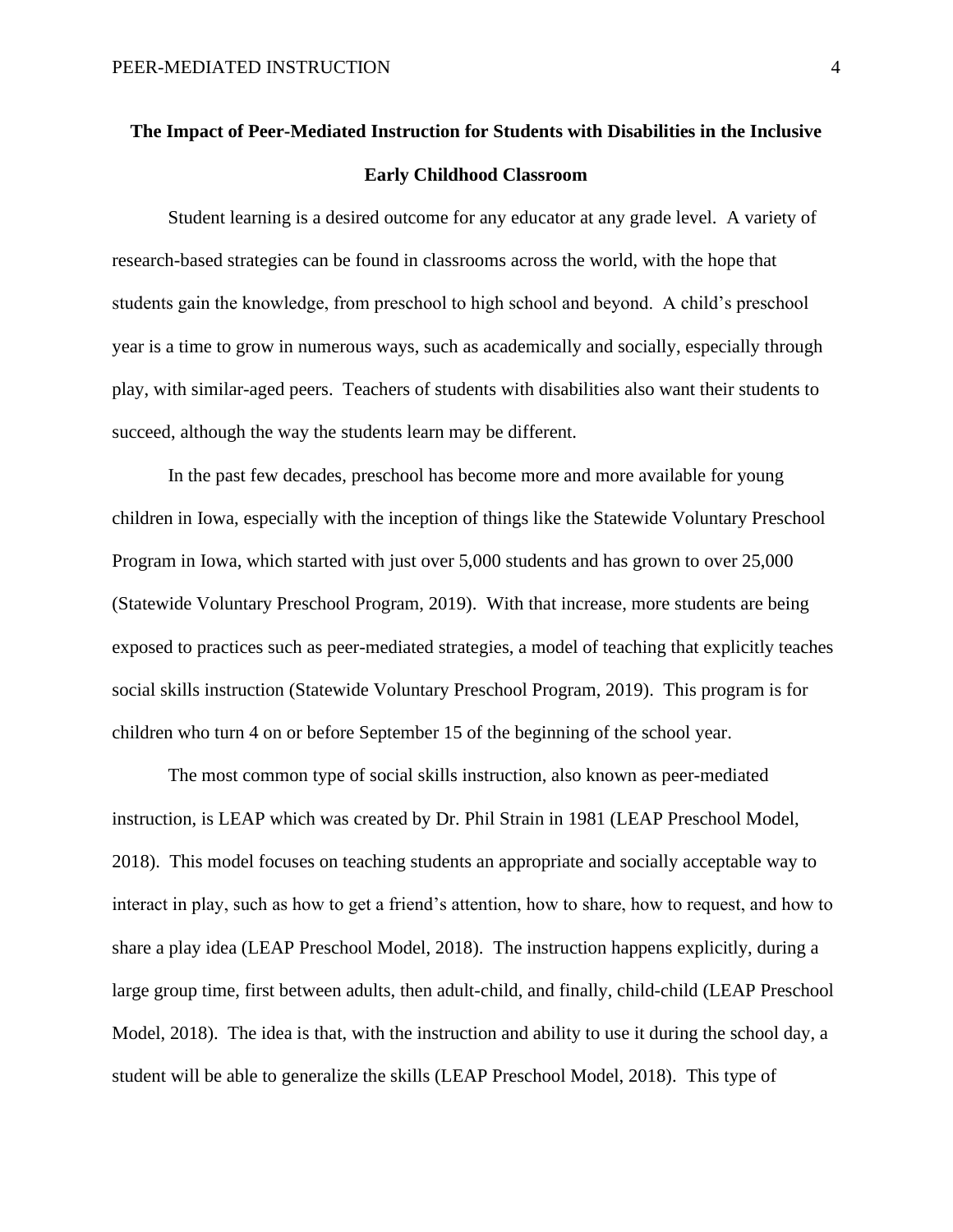instruction is important because students who are on the autism spectrum, or have other developmental disabilities, are at risk for isolation in life due to their limited capabilities (Hansen et al, 2019).

The LEAP model is heavily researched in the area of autism spectrum disorder, as are most other models (LEAP Preschool Model, 2018). However, it is also known that students who are in special education, or have disabilities, need more intensive instruction as opposed to typically developing peers who do not require additional explicit instruction (Piasta et al, 2019). The instruction typically comes from either a combined general education/special education teacher or a special education teacher.

There is a positive correlation between social skills and peer-mediated instruction and social-emotional growth for typically developing students and students on the autism spectrum (Williams & Gray, 2013). The LEAP-style of instruction allows students to learn in a large group, but the addition of small or independent instruction, especially outside of students who are on the autism spectrum, is minimal. Due to the fact that LEAP is utilizing this style of instruction for students on the autism spectrum, this study aims to see if there is a positive correlation between peer-mediated social skills instruction, specifically how to get a friend's attention and how to request, and students who are identified by special education but not diagnosed on the autism spectrum. It will entail the already in progress large group instruction, but paired with additional individual and/or small group instruction prior to and during each student's specially designed instruction. This will be documented through the students' social behavior and social communication goals, which lend themselves to the peer mediated strategies.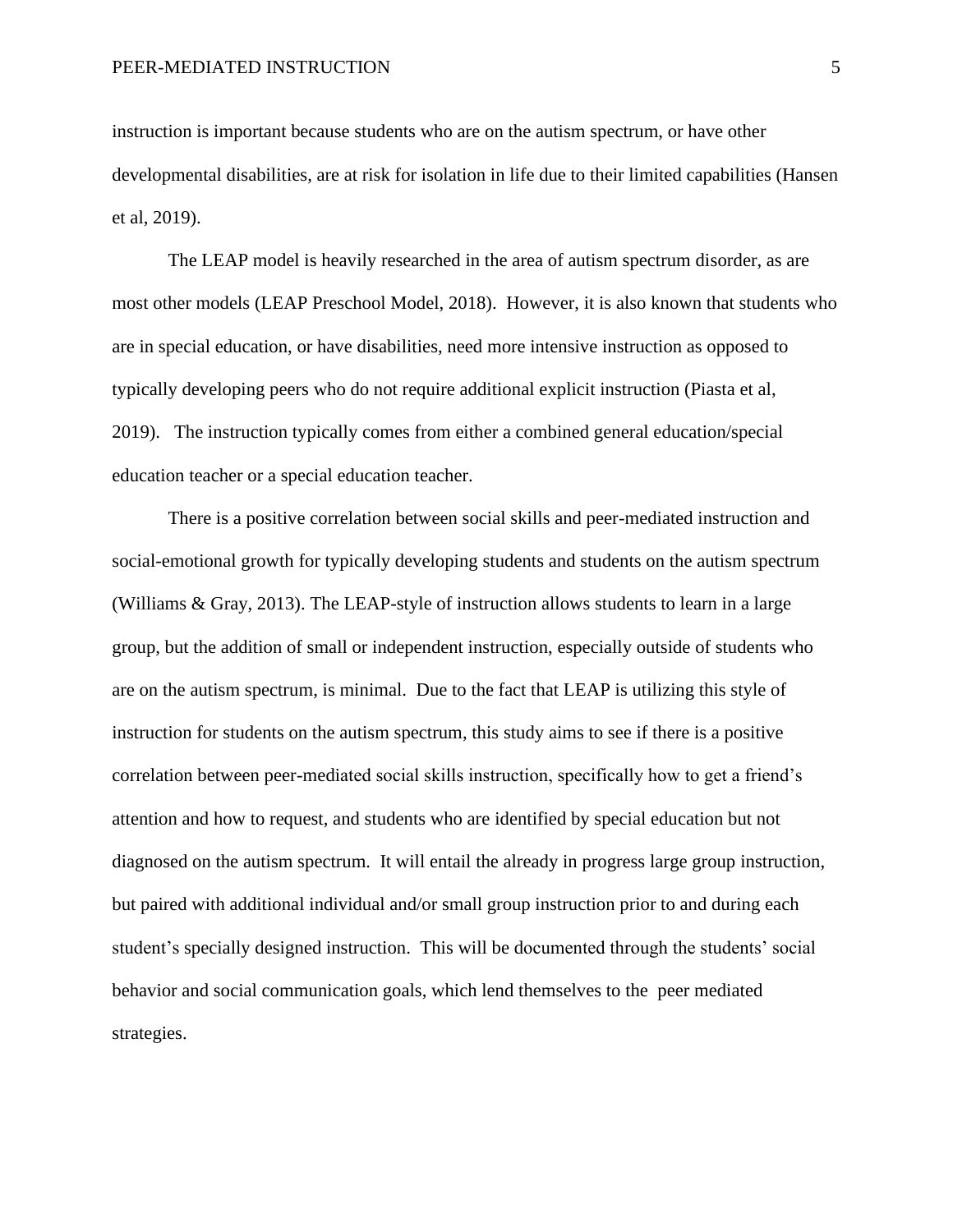#### **Literature Review**

One hallmark of the preschool level curriculum is social skills instruction because the majority of students do not come in with strong in social-emotional skills  $-$  it's something they need taught (Ashdown & Bernard, 2012). According to Ashdown and Bernard, less than half of students have successful social-emotional skills, compared to almost two-thirds of students with the successful cognitive skills (2012).

Students who have the diagnosis of autism spectrum disorder typically have lower social skills standings than typically developing peers that are the same age (Williams & Gray, 2013). Autism spectrum disorder is defined as a neurological disorder that is lifelong and nonprogressive, and typically appears before the age of three, which encompasses a variety of disabilities, including verbal and nonverbal communication and social interactions (Williams, et al., 2017). Autism spectrum disorder typically includes deficits in the areas of imagination, social interaction, and communication and language skills. Due to the fact that social interactions are a difficulty for many people on the autism spectrum, many research studies have focused around teaching social skills to students on the autism spectrum.

When a school is thinking about teaching social skills, there are many directions that schools and teachers can take, but the fact that so many are students that are discrepant with social skills makes it a necessary skill to teach explicitly, especially at a young age. Additionally, research shows that students who have disabilities need explicit instruction in deficit areas, which would include social skills (Piasta et al., 2019) This is an evident practice in the area of special education, where students receive explicit, targeted instruction in identified deficit areas, such as behavior, adaptive behavior, communication, and academics. Due to the variety of different directions, social skills instruction can be quite varied. It can pertain to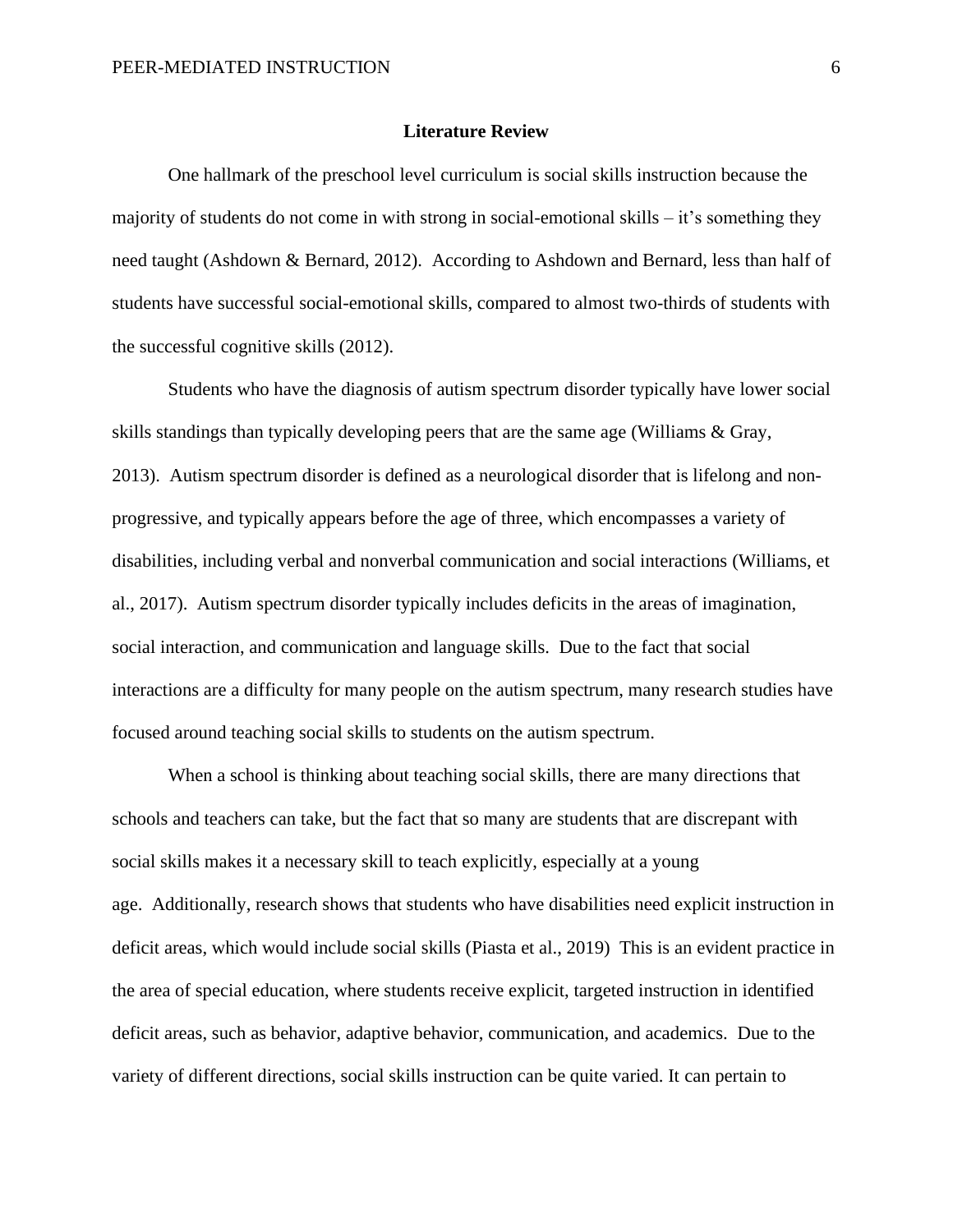getting along with others, sharing, using manners, and how to have a conversation, along with developing positive relationships with peers and adults, which is a very preschool-based skill to start (Ashdown & Bernard, 2012, p.397).

Another variation layer to the usage of social skills the acquisition rate. What is acceptable, normal rate of gain for certain skills greatly varies by where you live in the world (McCoy, Cuartas, Waldman, & Fink, 2019). For example, the idea of sharing an object with someone else without being told to or forced to is different between the ten countries that were studied, which included the United States of America and 9 other countries from South America, Europe, Asia, Africa and the Middle East (McCoy et al., 2019). In the United States, this skill is thought to be mastered around a year and a half of age while India doesn't expect this skill until after the child's second birthday (McCoy et al., 2019). The largest range in a skill is for greeting others that are known people, such as a neighbor, has almost a year and half difference with the Philippines expecting the skill to emerge earliest while children in Ghana do not typically proficiently gain the skill until long after, up to years after (McCoy et al., 2019). Due to the range in acceptable norms for social skills, it is important to note that when instructing and assessing students in the skill, it can depend on how old they are what their background and culture is (McCoy et al., 2019).

Like any type of educational curriculum, the variety of social skills curriculums each have different viewpoints of which skills are a priority and which are the best to start with. Programs, like LEAP (Learning Experiences - An Alternative Program for Preschoolers and Parents), focus in on explicit social skills that help students begin friendships, such as getting a friend's attention, sharing with a friend, making a request, giving a play idea, and giving a compliment (Hoyson, Jamieson, & Strain, 1984). The LEAP program model is designed for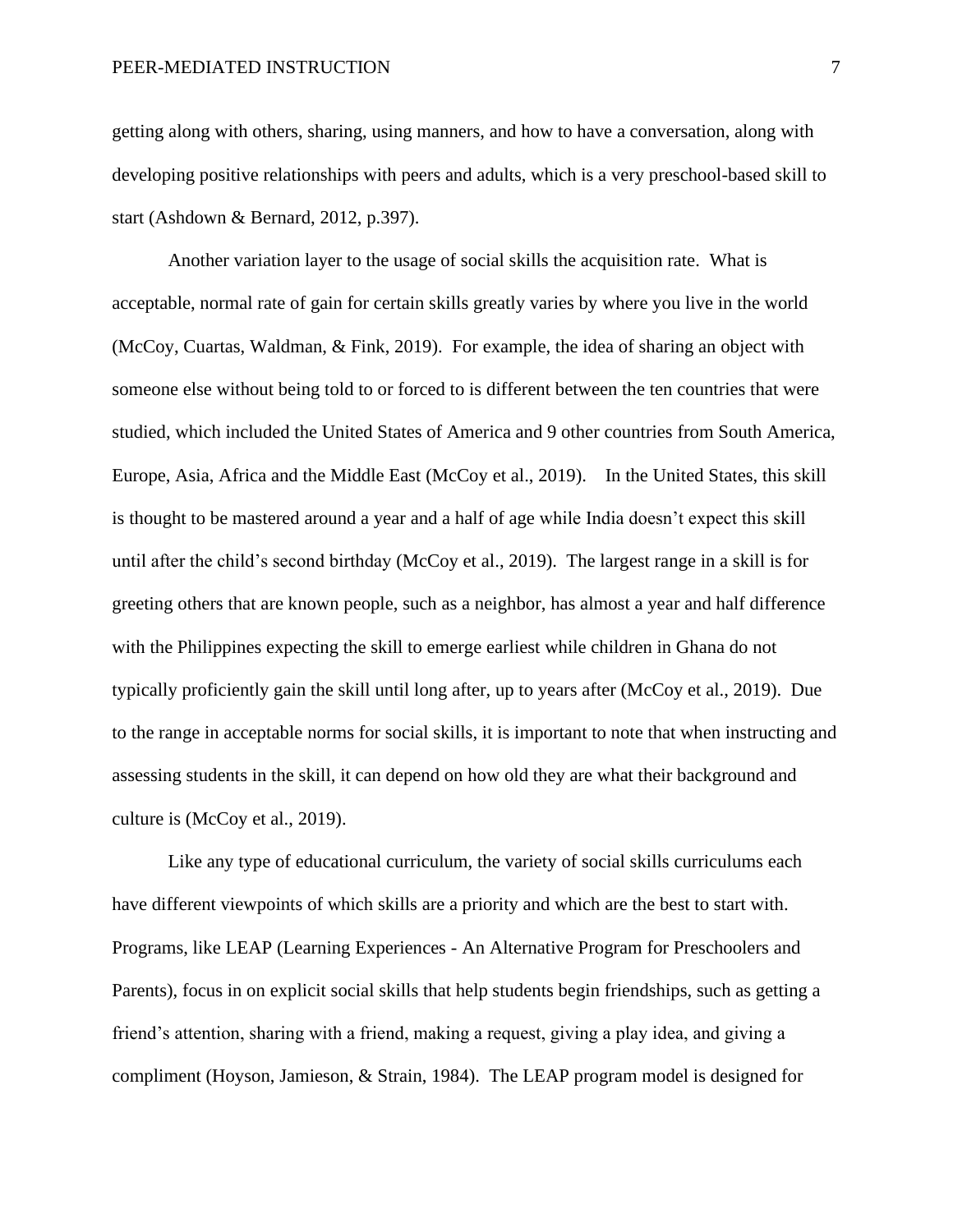#### PEER-MEDIATED INSTRUCTION 8

students on the autism spectrum and utilizes peer-mediated strategies in order to play out the acquisition of skills for students with disabilities (Hoyson et al., 1984). The entire preschool class is explicitly taught the target skill, such as getting a friend's attention, which is broken down to 1) looking at the friend, 2) tapping them on the shoulder, and 3) saying their name. The class stays on the target skill until 80% of the classroom participants are successfully using it in a generalized way (outside of embedded, explicit opportunities) (Hoyson et al., 1984).

The tracking for this can vary from classroom to classroom, with LEAP suggesting the use of 'Superstars', stars on clips that a student obtains after performing the skill during the centers or free play time (Hoyson et al., 1984). To be successful with 'Superstars', teachers, paraprofessionals and other adults in the classroom observe and watch for the target skill, then give the student one of the stars to wear until a determined time of the day where the teacher collects them, and tracks how many students were able to generalize the skill that day (Hoyson et al, 1984).

One of the big factors that makes LEAP so beneficial to students is that it uses the peermediated strategies in order to teach, practice and reinforce the social skills (Hoyson, Jamieson, & Strain, 1984). According to research, no matter how educated, trained and well-intentioned teachers, para-professionals, and other adults working with children are, the research points to the peers as the best teachers for each other, rather than an adult (Frantz et al., 2019). In Frantz et al.'s study, when compared to studies using peer-mediated strategies, their students did not make the same amount of progress using the same methods of teaching the social skills (2019). This study explicitly looked at preschool students with disabilities in a reverse-inclusion style of classroom, which does not include typically developing peers. A social skills curriculum was used, but when compared to research studies using peers, this study found that the results were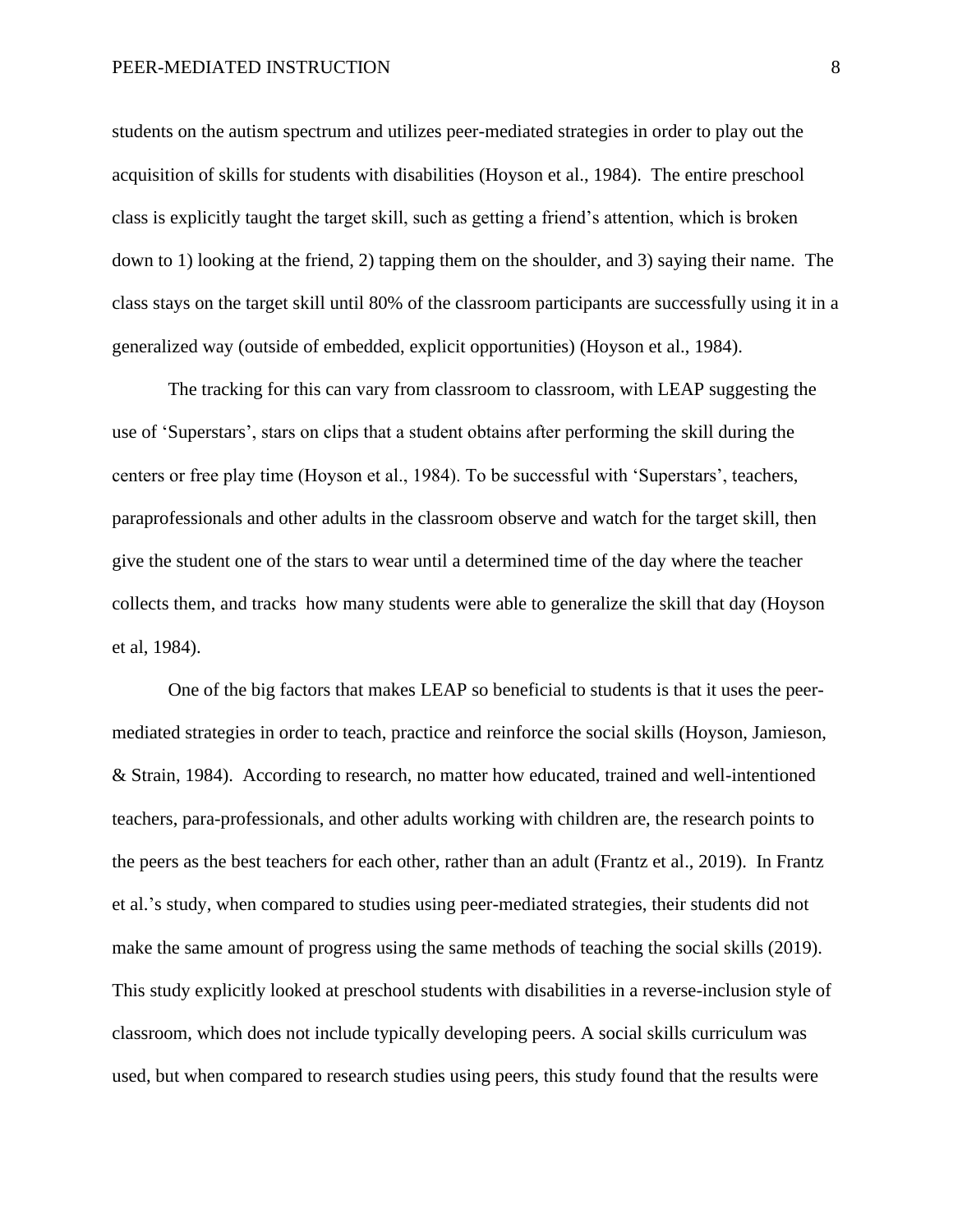not as successful (Frantz et al., 2019). Using the similar tactics, wording and teachings, students still learned better from their peers rather than the adults who were trained in the curriculum (Frantz et al., 2019).

Beyond adult instruction, there are also other ways of teaching students that have been compared to peer-mediation to find the best possible way of translating the information to the child. Specifically, with the diagnosis of autism, students learn better through real life, teachable peer interactions than through other methods of instruction, such as social stories and video modeling (Ng, Schulze, Rudrud, &Leaf, 2016). This research study looked at the variety of ways students on the autism spectrum are taught social skills. Their findings included that video modeling works well when an experience will stay consistent and not need to be generalized, such as doing a puzzle or washing your hands (Ng et al., 2016). Social skills, however, can be varied during different pieces of life, which makes them translate well into peer-mediation with teachable moments rather than the video modeling (Ng et al., 2016).

Another study, by Rodriguez-Medina, Martin-Anton, Carbonero, and Ovejero, studied a similar route of students diagnosed with autism spectrum disorder and social skills instruction using peer-mediation in 2016. The students in the study were 8-year-olds with high functioning autism spectrum disorder, but were discrepant in their social skills, to a point that they needed explicit instruction and intervention in order to close the gap and be on grade level (Rodriguez-Medina, Martin-Anton, Carbonero, & Ovejero, 2016). They found that while social skills instruction improved their skills, the method of peer-mediation made a larger difference than other methods (Rodriguez-Medina et al., 2016). Additionally, they focused on using preferred peers identified by the students with autism spectrum disorder using a rating system (Rodriguez-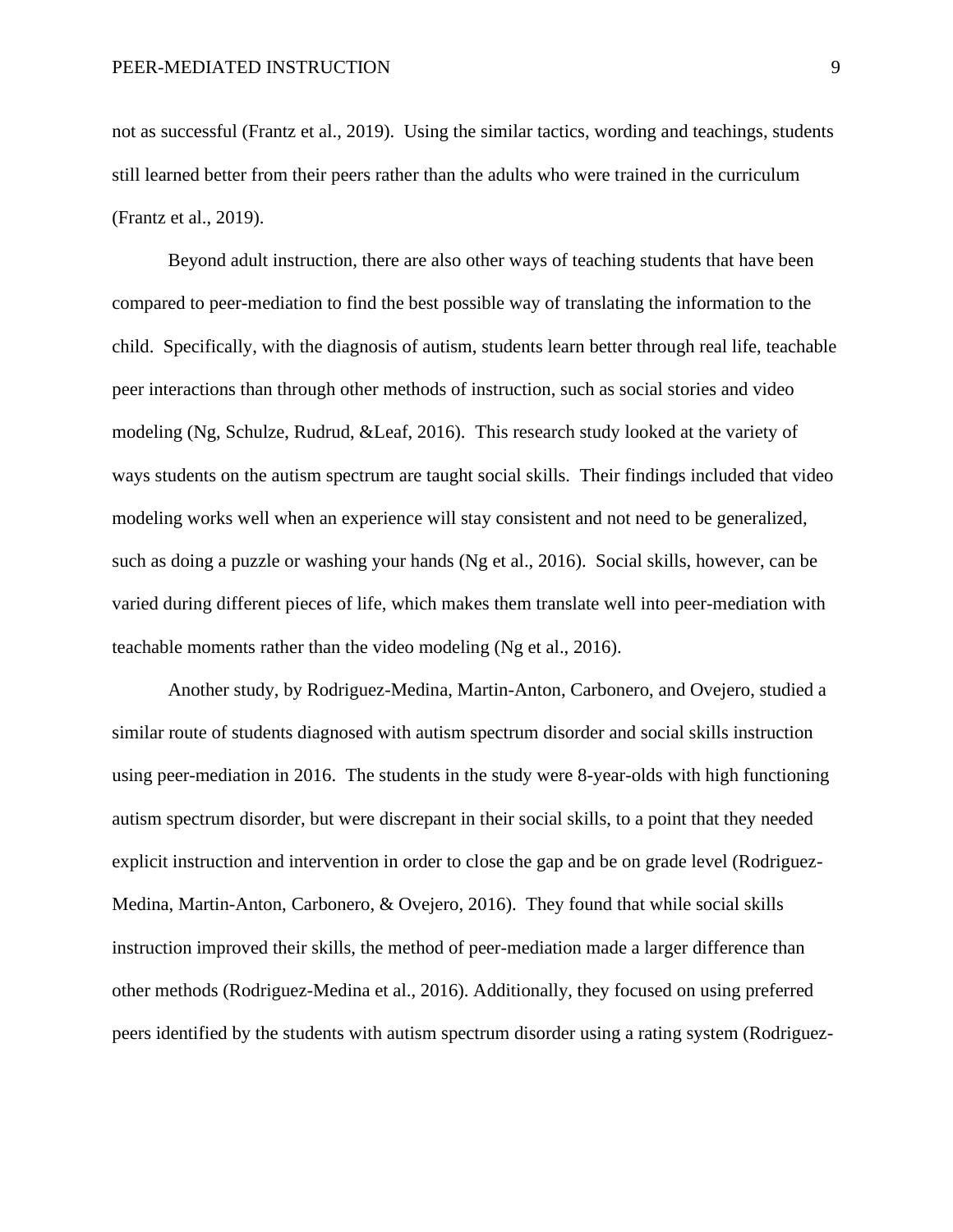Medina et al., 2016). By utilizing the preferred peers, the social skills acquisition through peermediation was very positive (Ng, Schulze, Rudrud, & Leaf, 2016).

Another study, by Hansen, Raulston, Machalicek, Frantz, Drew, Erturk, and Squires also looked into peer-meditation for students on the autism spectrum in order to increase social skills. The difference, though, is that while they used peers, they were not necessarily 'preferred peers.' The preferred was actually an item, referred to in the study as the 'change agent'. By using an object (toy, game, book, etc.) with a peer, the students on the autism spectrum had more success (Hansen et al., 2019). This type of focused, joint attention activity ramped up the ability to practice and use social skills within an environment that surrounded a mutual interest, or change agent (Hansen et al., 2019). Hart and Banda's research on the effects of social skills of students with autism spectrum disorder compared to their peers also found that within a focused intervention with peer-mediation, social skills either maintained or grew, while none declined (2018).

Another research study, by Morrison, Kamps, Garcia, and Parker in 2001, also looked at two groups of students - 1 with diagnosed autism spectrum disorder and disabilities within social interactions and 1 with no identifiable disabilities. The students were taught social skills, then encouraged to use them in play. The results indicated that there was a positive correlation between being explicitly taught social skills, generalizing them, and peer-mediation (Morrison et al., 2001). While it is an older study, the information still stands as valid. Leaf et al., 2017, also found similar results when they focused on two groups, one explicitly taught social and one that was not. Those that were increased their social skills, specifically in the area of social behavior and social communication (Leaf et al., 2017).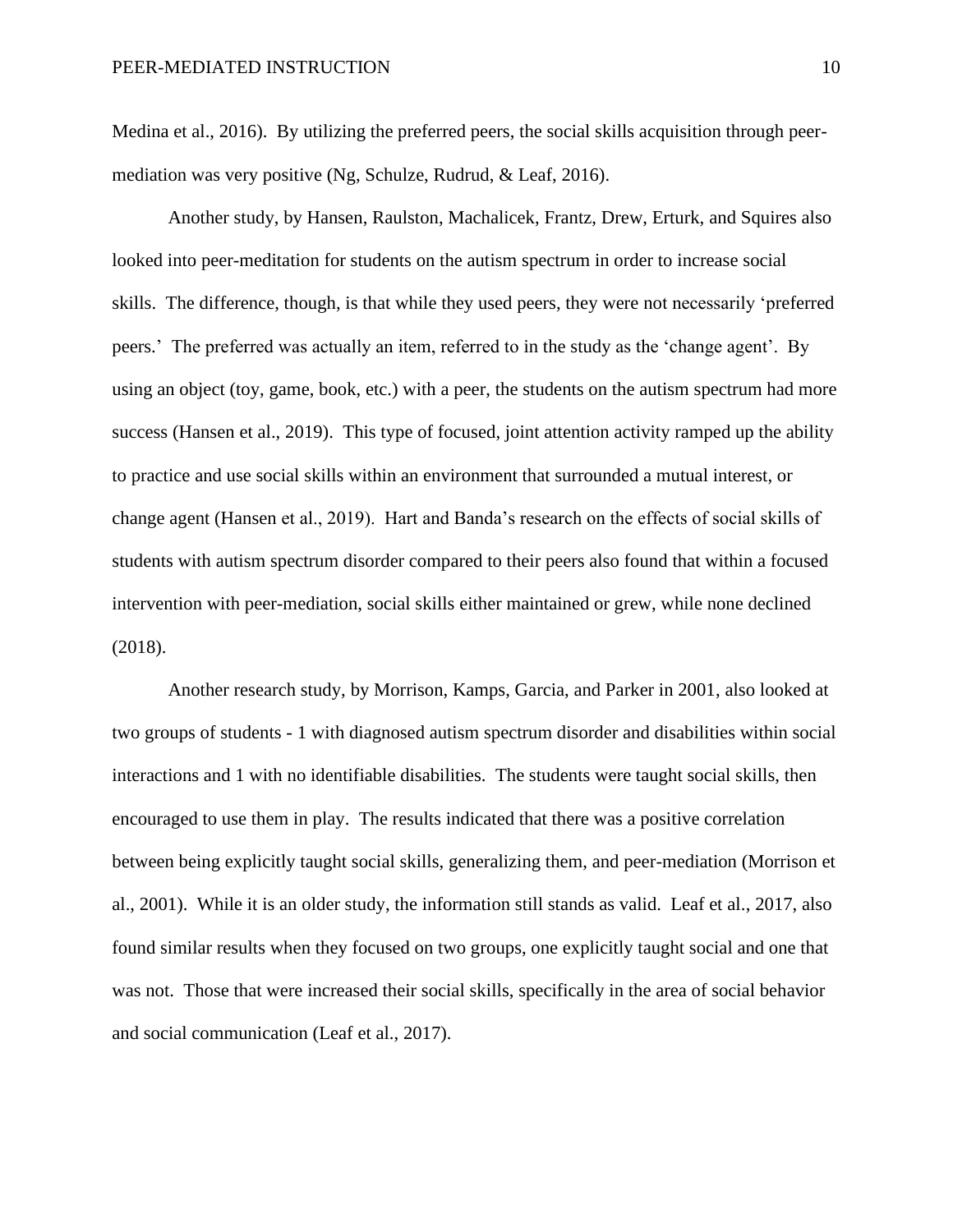As Leaf et al. noted, social skills instruction has also had a positive impact on other areas (2017). Their study utilized a blind evaluator, meaning the evaluator did not know who was being taught what skills, but marked and noted the progress. The information gathered was then given back to the researchers who found that the students given the instruction had gained while those who did not did not make positive progress (Leaf et al., 2017).

A research study in 2016 by Hanglein and Arak also found similar results of increasing other areas utilizing a social skills curriculum and instruction. Superheroes Social Curriculum is a preschool-aged curriculum that was utilized with students on the autism spectrum. It, again, gives evidence that there are very positive results in explicitly teaching social skills to those who are discrepant with them (Hanglein & Arak, 2016). Even more, the research looked at social behavior and social communication skills, or the ability to interact within the areas of communication and behavior, which can be skills like turn taking, initiating, responding, asking for something, or giving something (Hanglein & Arak, 2016).

Students identified with autism spectrum disorder are not the only children who can and have benefitted from social skills instruction (Laugen, Jacobsen, Rieffe, & Wichstrom, 2017). In Laugen, et al's study, they found that preschoolers who had hearing loss were discrepant in their social abilities once they received hearing aids due to the fact that they had more limited interactions with people (Laugen et al., 2017). Due to the smaller portion of social interactions, the students who previously had hearing loss needed to 'close the gap' in the deficit area with explicit, early intervention (Laugen et al., 2017). Most of the students were able to make up the social skills but it was not without intervention (Laugen et al., 2017). The study did not include students on the autism spectrum, identified that the explicit instruction is beneficial for others who do not have the diagnosis or traits of it.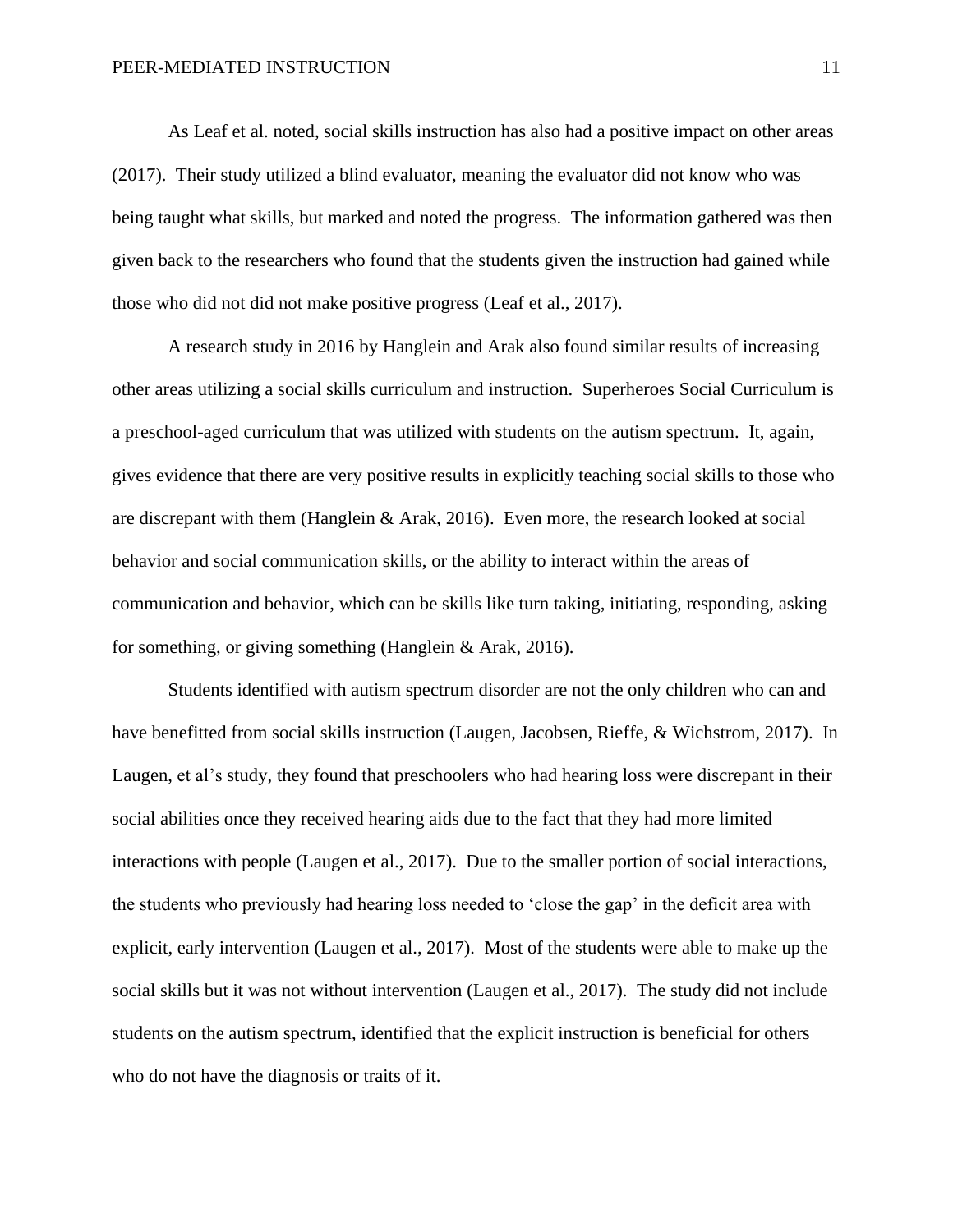Another study focused on social skills instruction and interventions for preschool-aged students because there was a need for behavioral and social redirection (Kthc & Gungor Aytar, 2017). The interventions delved into the gap between egocentrism and the ability to create peer and adult relationships, and how that can relate to behavior. The study found that with the appropriate instruction, perceived 'negative' behaviors, such as aggression and noncompliance, decrease ((Kthc & Gungor Aytar, 2017). Because this study focused on preschoolers who did not have a diagnosis of autism spectrum disorder, it highlights the fact that all students can benefit from appropriate, immediate, early intervention of social skill instruction, especially at the preschool level in order to decrease behaviors that are perceived to be 'negative' (Kthc  $\&$ Gungor Aytar, 2017).

Students who use augmentative and alternative communication (AAC) devices have social skills needs, too, typically, due to their complex communication needs (Therrien & Light, 2018). This type of communication can include picture exchange, core boards, tablets, or a variety of other 'devices' that help relay information in ways other than verbal. By teaching social skills to typically developing children, along with those who use an AAC device, the overwhelming majority of children had their social skills in turn taking and joint attention improve due to the increased interactions and explicit instruction on how to use the device and how to interact (Therrien & Light, 2018). The increased interactions gave both sets of student's opportunities to practice the skills that were taught. Additionally, in another study that focused exclusively on the Picture Exchange form of AAC, students who were taught peer-mediated social skills strategies gained very positive results for both sets of students. The target students were able to increase their basic social skills while the typically developing peers gained in the area of social acceptance (Thiemann-Bourque, Brady, McGuff, Stump, & Naylor, 2016).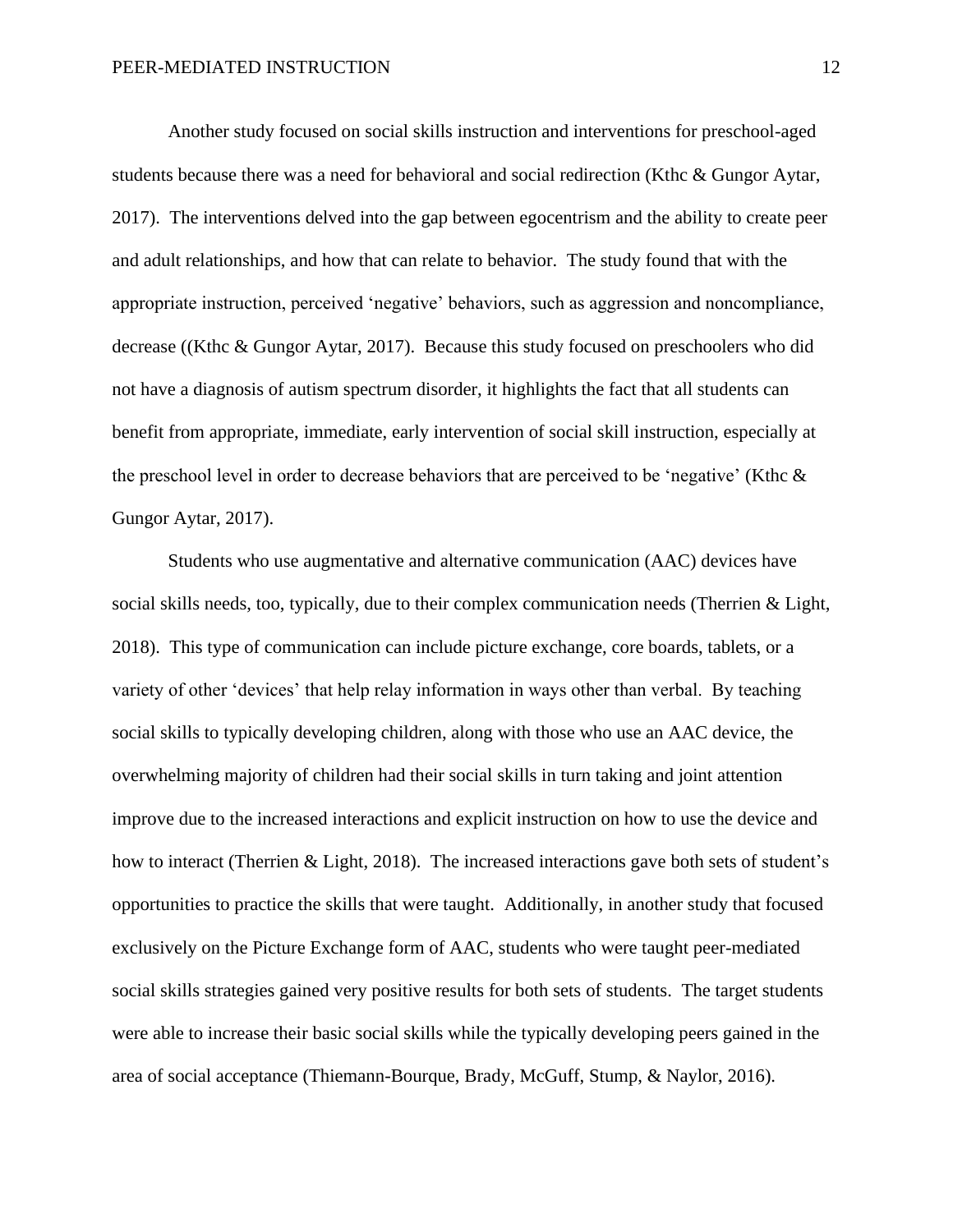Social skills are not just something to 'tick' off on the way through childhood but is something that is necessary and to be built upon, such as reading (Li, Hestenes, & Wang, 2016). In the long run, the goal is to have friends, but in order to do that, first a child needs to learn to interact with others. In preschool the way to make friends is to play with others, which requires social skills. Students with lower social skills typically have lower play skills, which results in lower friendship skills (Li et al., 2016). These skills need to be able to be generalized between centers and with a variety of different people, also.

Social skills are also important beyond play in preschool, as there have been numerous studies linking positive social skills and higher academic abilities (DeLay et al., 2016; Denham, McKinley, Couchoud, & Holt, 1990). Elementary-aged girls who received explicit social skills instruction, with embedded peer influence, found a positive correlation in math grades, as well as better relationships with themselves and with teachers (DeLay et al., 2016). Denham, McKinley, Couchoud and Holt found through their longevity study that the more favorable social skills a child had in the early childhood age, the better impact it had later on in their life, such as in likeability and cognitive skills (2016). In the end of Denham et al's study, the goal is for students to be able to create meaningful, lasting friendships with their peers (2016).

Based on Iowa's Statewide Voluntary Preschool Program, there are no direction as to what curriculum to utilize for social skills, or even if one has to be used (Statewide Voluntary Preschool Program for Four-Year-Old Children, 2019). The decision is left up to the preschool program, with school districts and independent preschools making the call for themselves. But, being a public school, it includes students with disabilities, having social skills instruction is a beneficial piece to a student's education, as this literature review has identified.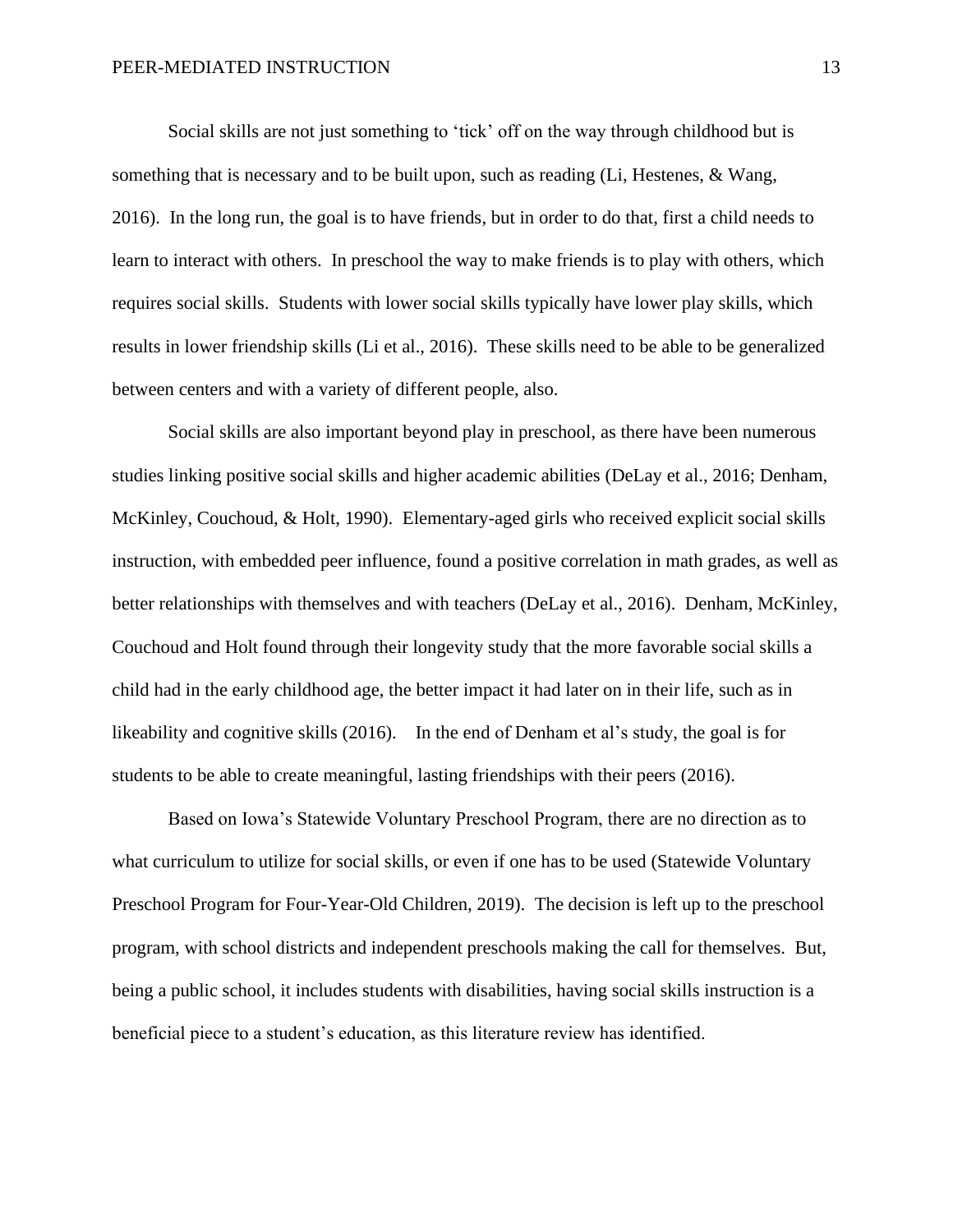For this action research, all of the components identified throughout the paper will be in play. The target students will be identified through an individual education program (IEP) with goals in social behavior and social communication, where social skills deficits have been identified, such as how to initiate peers, how to respond to peers, and how to engage in play with peers. Students in the action research have both verbal communication and/or use an augmentative or alternative communication device, such as a 36-picture core board in addition to researcher verbal communication modeling. Using the Learning Experiences - An Alternative Program for Preschoolers and Parents (LEAP) method (which was designed for students on the autism spectrum), the four target students will be instructed on how to get a friend's attention with the whole group, and then again explicitly taught and practiced it through specially designed instruction using their method(s) of communication. This study was chosen for it is explicit, targeted instruction style, and that it is intended for students with autism spectrum disorder. No students in this study are diagnosed with autism spectrum disorder, nor do they exhibit traits of autism without a diagnosis. The students in this action research study also do not have any diagnoses, such as Down syndrome, cerebral palsy, or oppositional defiance disorder. For clarification, a disability is defined through an evaluation and individual education plan while a diagnosis is determined by a medical professional.

The goal for the action research is to determine the successfulness of using a social skills curriculum or program, created and implemented for students with autism spectrum disorder, with students who do not exhibit or are not diagnosed with autism spectrum disorder but still with significant discrepancies in social communication and social behavior, utilizing whichever form of communication the student uses. Explicit instruction from both whole group and 1:1 setting, along with practice, will allow students the chance to gain positive social skills. Data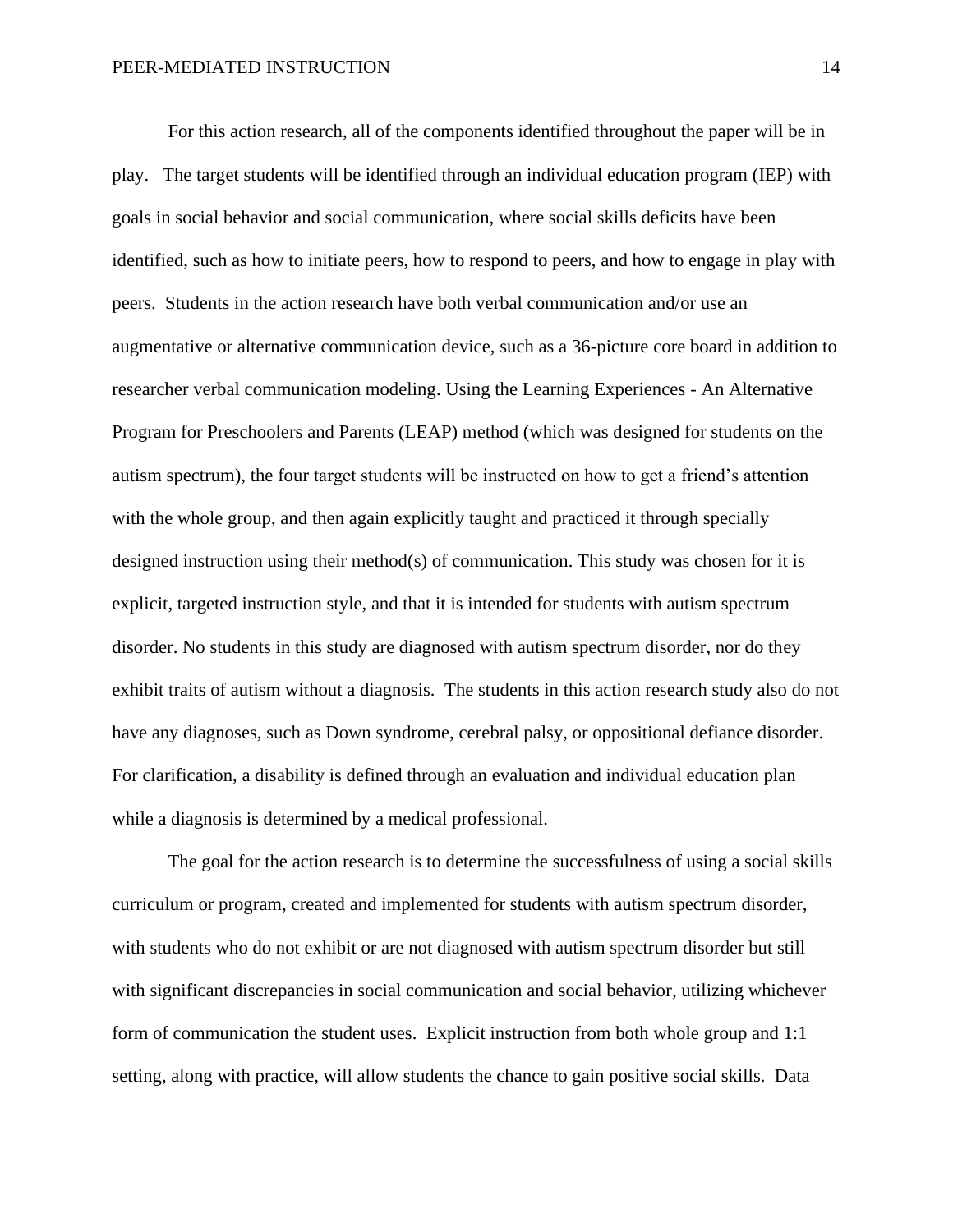will be taken over the course of the study, allowing for reflection on the effects in the social behavior and social communication goals of the target students.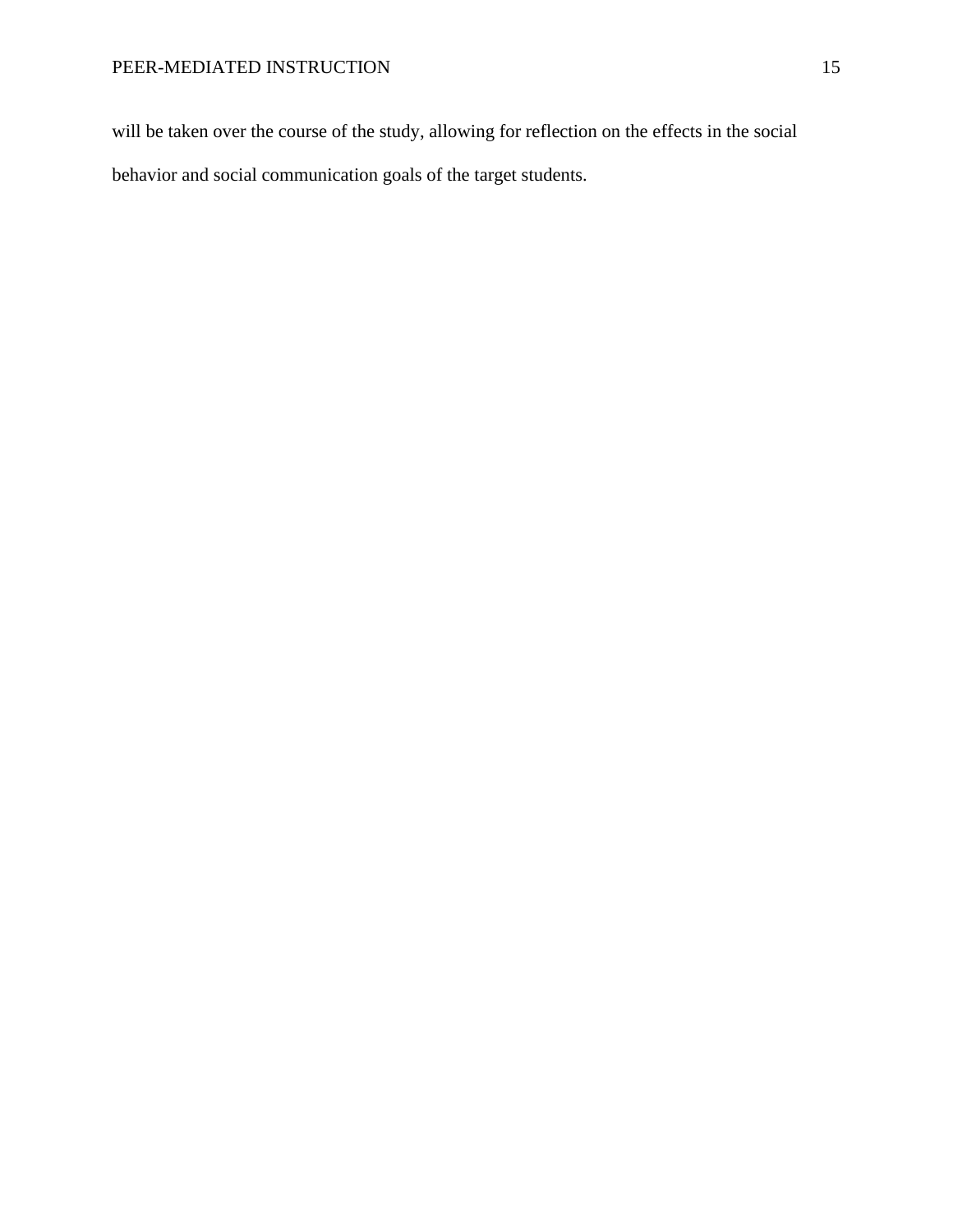#### **Method**

#### **Participants**

There were four students included in this study, identified as Student A, Student B, Student C, and Student D. The students were each part of an inclusive 3-year-old or 4-year-old classroom, which has a ratio of 50% or less special education students. The 3-year-old classes hold 8 to 9 students total, while the 4-year-old class has 13 total students. Students A, B, and C are in the 3-year-old program while Student D is in the 4-year-old program. All students in the classes are explicitly taught how to 'get a friend's attention'. In this study there are three males and one female. Three students are Caucasian and 1 student is of mixed race of African-American and Caucasian. Two of the students come from a low socio-economic status background. None of the students that participated in this study have a medical diagnosis in relation to their disabilities in communication or behavior. Additionally, students who were exhibiting signs of autism were not included in this research study.

Student A is a child that just turned 4-years-old and did not receive Early Access services through the Area Education Agency. They were referred by their parent and found eligible for services in the area of communication, including social communication. They have verbal skills but is also exposed to the 36 word core board due to their low communication skills. This is the student's first IEP and has a goal in the area of social communication. They have been working on initiating and responding, answering and asking questions, making requests, and asking for help through play.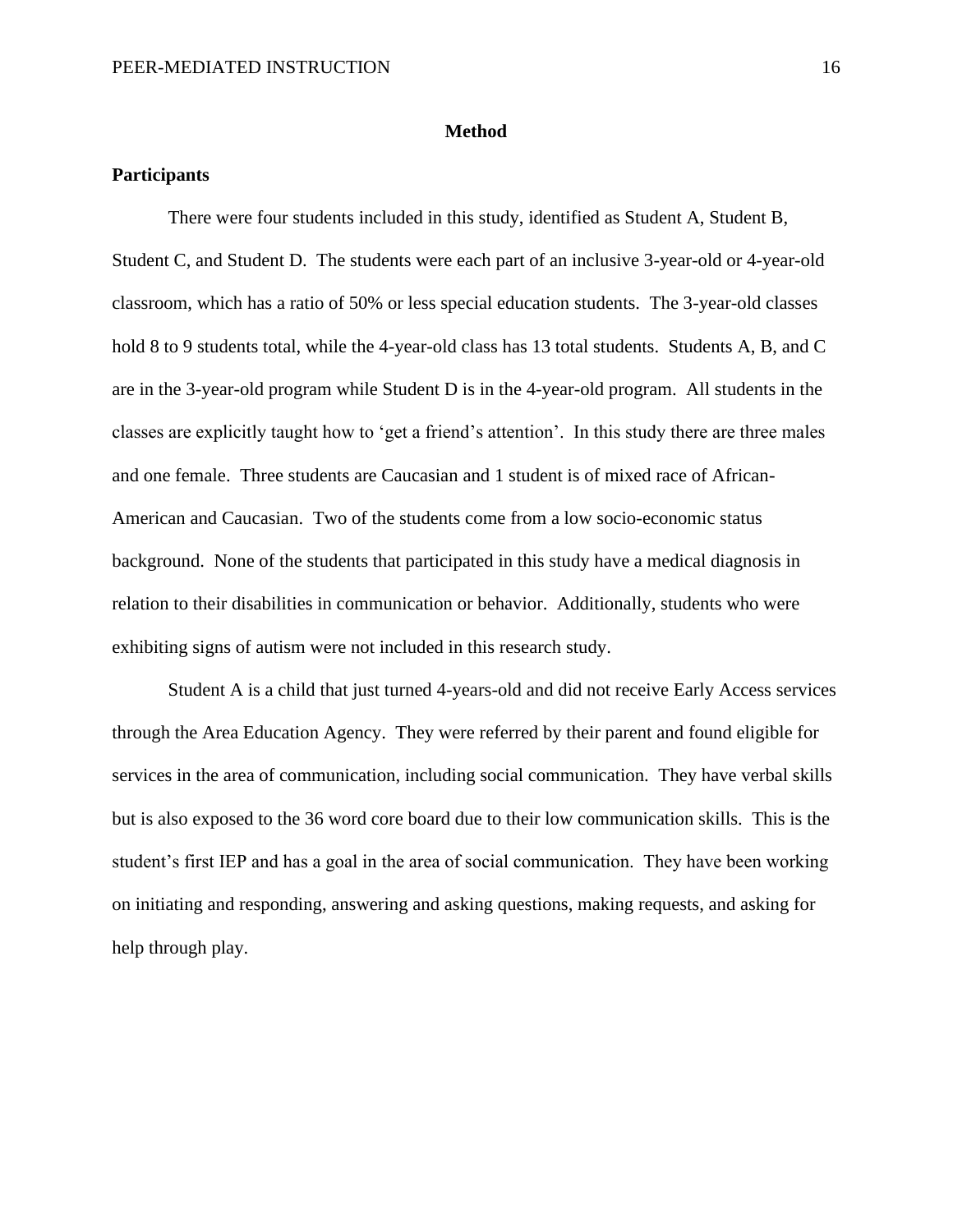Students B has been served through special education services for about a year, with Early Access services prior to their third birthday. They have been served in the area of communication, including social communication. They also are exposed to the core board, often to increase the mean length of utterance (MLU). This student is in the 3-year-old classroom and working on initiating and responding, commenting, asking and answering questions, and making requests.

Student C had their fourth birthday just before the study began. They are part of a threeyear-old class. This student has a social behavior goal, including initiating and responding to peers, engaging in conversations and responding to peers. This student had Early Access services that ended at their third birthday and has been served through special and general education since. This student has access to core boards but does not require them.

Student D was identified late, almost a year past their third birthday. They are part of a 4-year-old classroom and have been receiving special education services since the start of the school year. When this student started school, they had roughly 5 meaningful words or word approximations, with very little gesture and sign. They utilize the core board daily through play, snack, and literacy, along with other parts of the day. This student's social behavior goal focuses in on taking turns, play, engaging in conversations, responding and initiating, and giving objects to peers.

#### **Measures**

Data was collected through the students' IEP goals. Each student has an individual goal with specific skills they are discrepant in and working on in the domains of either communication or behavior and identified as social communication or social behavior. By using the students' individual IEP data collection sheets, data was taken on a variety of assigned skills,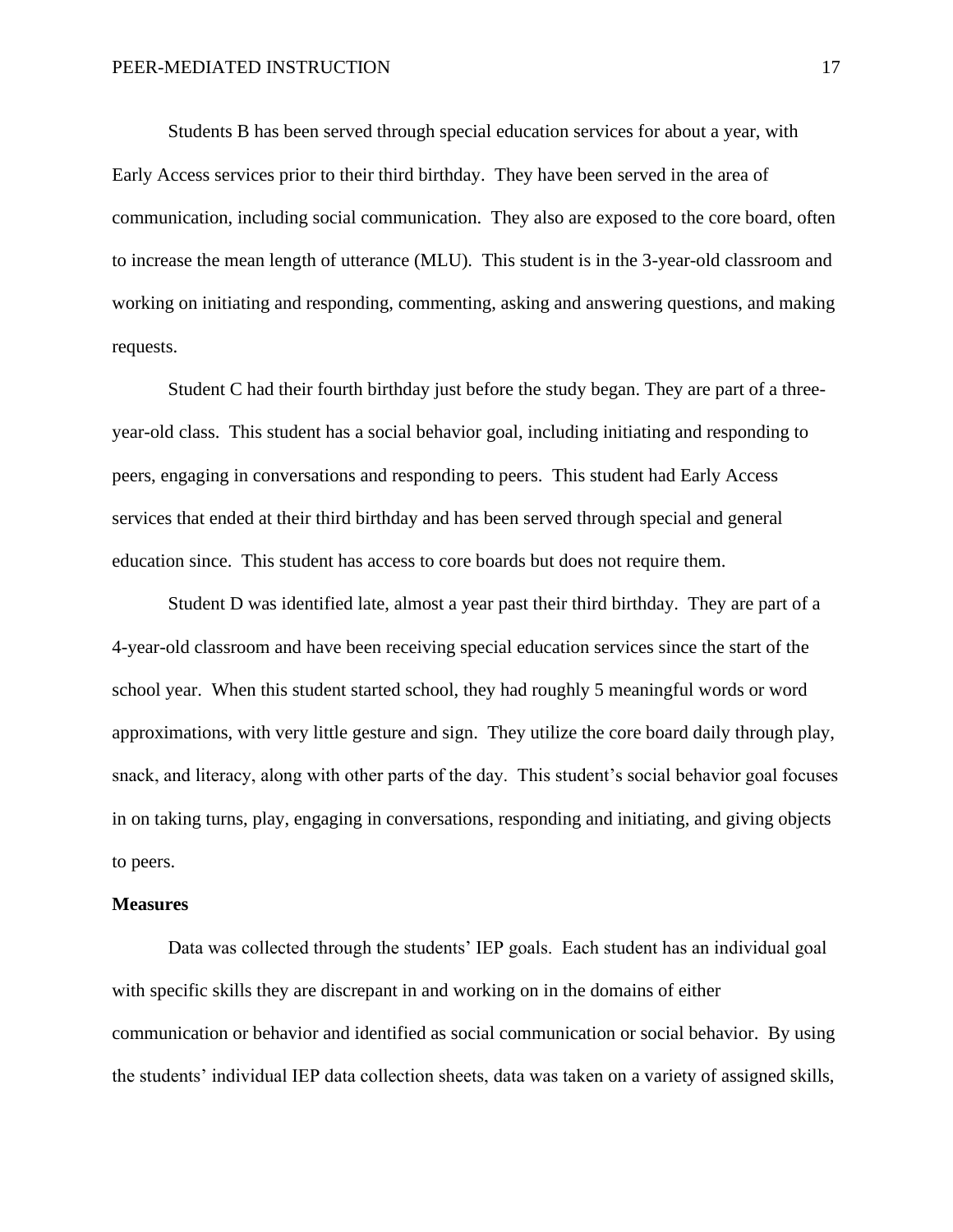such as engaging in conversations, initiating peers, or offering a toy. Within each specific skill, students are monitored and rated from 0-4 by how much prompting they required in order to be successful in the skill. All of the rubrics are the same in what the numbers mean. 4 means no prompting required, 3 means some prompting, such as repeating a question or reminding them to answer, 2 means more prompting, such as a sentence stem or partial model, while 1 means full script or full model. 0 means that the child did not perform the skill due to some form of refusal.

The data was collected roughly 2 weeks apart and during the students' centers, or free play, time of the preschool day through observation. The students received Specially Designed Instruction during centers, snack and table work time over the course of the two weeks, then through observation the data was collected by the researcher. It always started at expecting the student to receive a '4' score with observation, then the level of prompting worked its way down, as determined by the researcher and situation.

Due to the variations within each of the participants' individual education plans, each student had their own unique total score possibility, ranging from 16 to 24 points. Each goal had their own set of deficit skills outlined for the student, requiring data to be collected on it. For example, Student A had an overall possible score of 16 points, with each skill amassing a total of up to 4 points. This student's goal, then has 4 skill components (4 skills multiplied by 4 possible points each equals 16). Students B and C had 20 possible points, equaling 5 skill components, while Student D had a possible total of 24 points, equaling 6 skills. Due to the variation of total possible points, in order to compare and analyze the data, it is necessary to use percentages of scores rather than their raw scores. The baseline scores and the scores after the 6 weeks of new instruction were both divided by the students' total possible points in order to find the percentage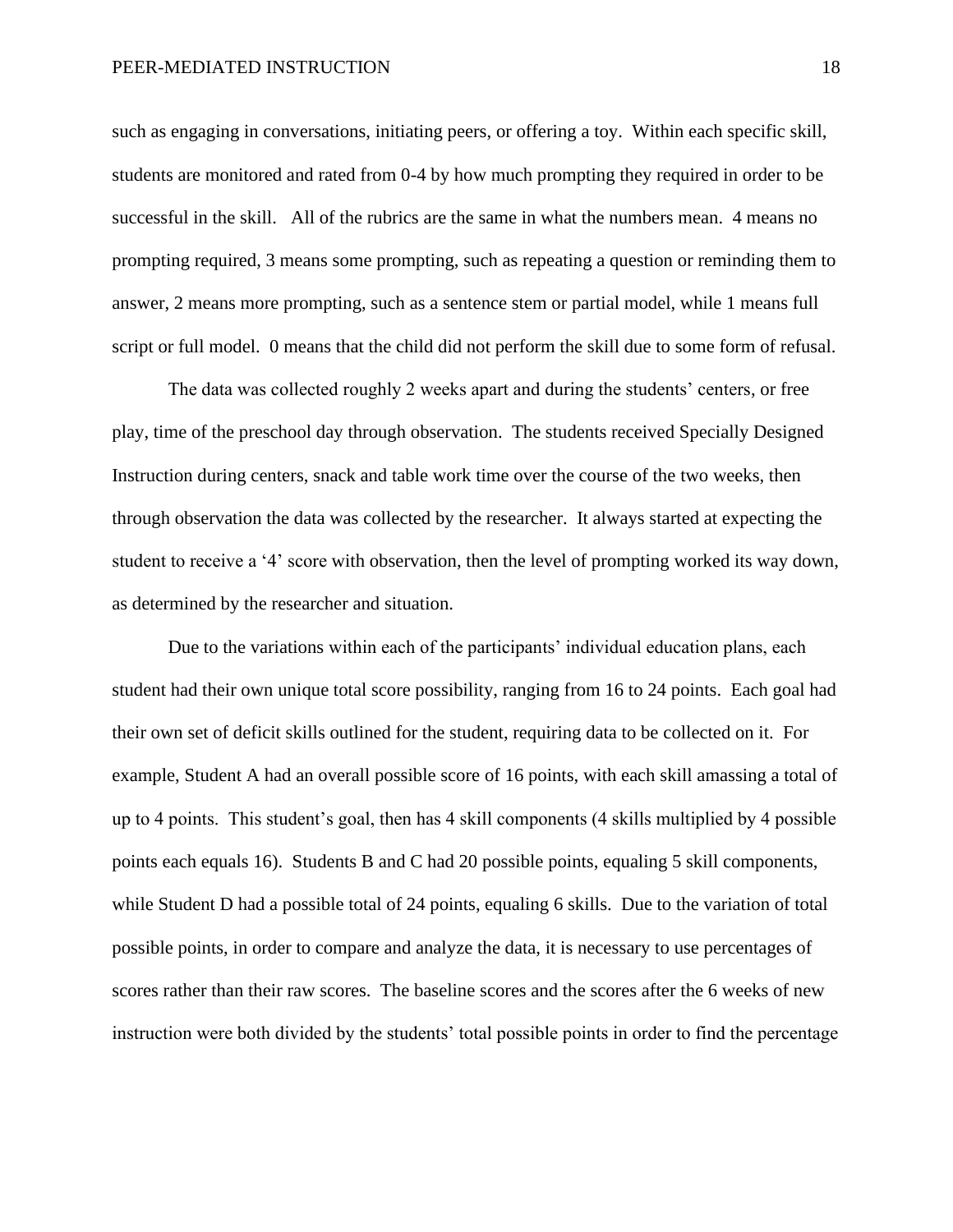of acquisition before and after the intervention. Due the amount of different behaviors being assessed,

#### **Procedures**

Each day, the participants received their specially designed instruction, which is outlined in each of their Individual Education Plans. The specially designed instruction is based on areas of discrepancy and drive what the instruction focuses on. The instruction for these 4 students includes a combination from this list, based on student deficits in the areas of social behavior and social communication: asking and answering questions with peers, engaging in conversations with peers, initiating and responding to peers, making requests, requesting help, taking turns, playing with others using a play scheme, and giving an object to peers. In conjunction to these specially designed instruction-defined skills, the students are also learning the peer-mediated strategies of how to get a friend's attention, along with sharing a toy and requesting a toy.

All students in the classroom learned the skills during whole group just prior to centers, or free play. The research participants then started their specially designed instruction in the centers, or free play, setting, reviewing the peer-mediated strategy from the large group setting and practicing with the researcher in a controlled environment for 3-4 minutes, such as to the side of the classroom, or at a center that is not densely populated. Additionally, preferred student toys or objects were used in order to invite and increase participation, along with using their method of communication. In this study in particular the methods of communication were either verbal communication or using a combination of verbal and a 36-picture core board.

Then, during the typical specially designed instruction, through play, the students are encouraged and taught to use it with other peers. This begins with preferred peers or peers who had mastered the skill. The intent is that they would be good models and participants for the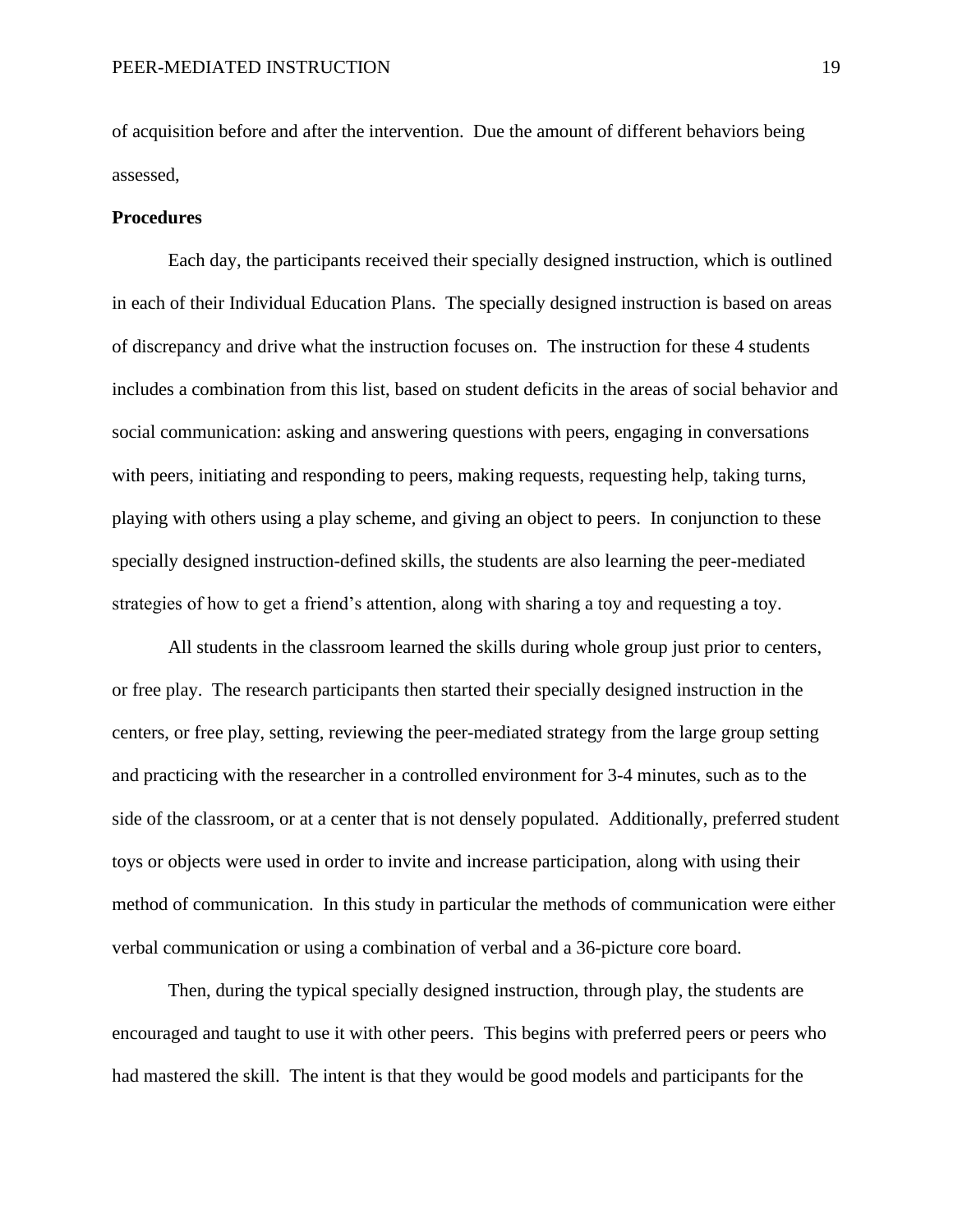social skills. The students in the study also have access to the skill steps through visuals, such as the 'how to get a friend's attention' steps of : 1) looking at a friend, 2) tapping their shoulder, and 3) saying their name, in order to help support them in this skill, along with helping the researcher to follow the prompt hierarchy of least amount of prompting to full assist. The amount of time the students worked with the researched each day varied due to their Individual Education Plans. These four students' instruction was typically in the range of an additional 10- 15 minutes, not including the initial 3-4 minutes of explicit instruction at the beginning of centers or free play which is explained above.

On data collection days, the students received the instruction large group and individually, but then observed and only supported as they needed in order to collect true data. During the center time observations, a student could receive a score of 0 through 4 which determines the amount of support and prompting required to be successful at the skill. The special education teacher was in charge of collecting the data in order to maintain consistency. The key for the rating system is:

Key:

- $4 =$ Child performs skill when 0-1 indirect cue (wait time, repeat question, gesture) is provided
- 3 = Child performs skill when 1-2 verbal direct cues/physical prompts are provided
- $2 =$ Child performs skill when a partial physical assistance/multiple verbal prompts are provided
- $1 =$ Child performs skill when full adult assistance (hand-under-hand/modeling) is provided
- $0 =$ Child refuses to perform skill, walks away, ignores adult, says "no"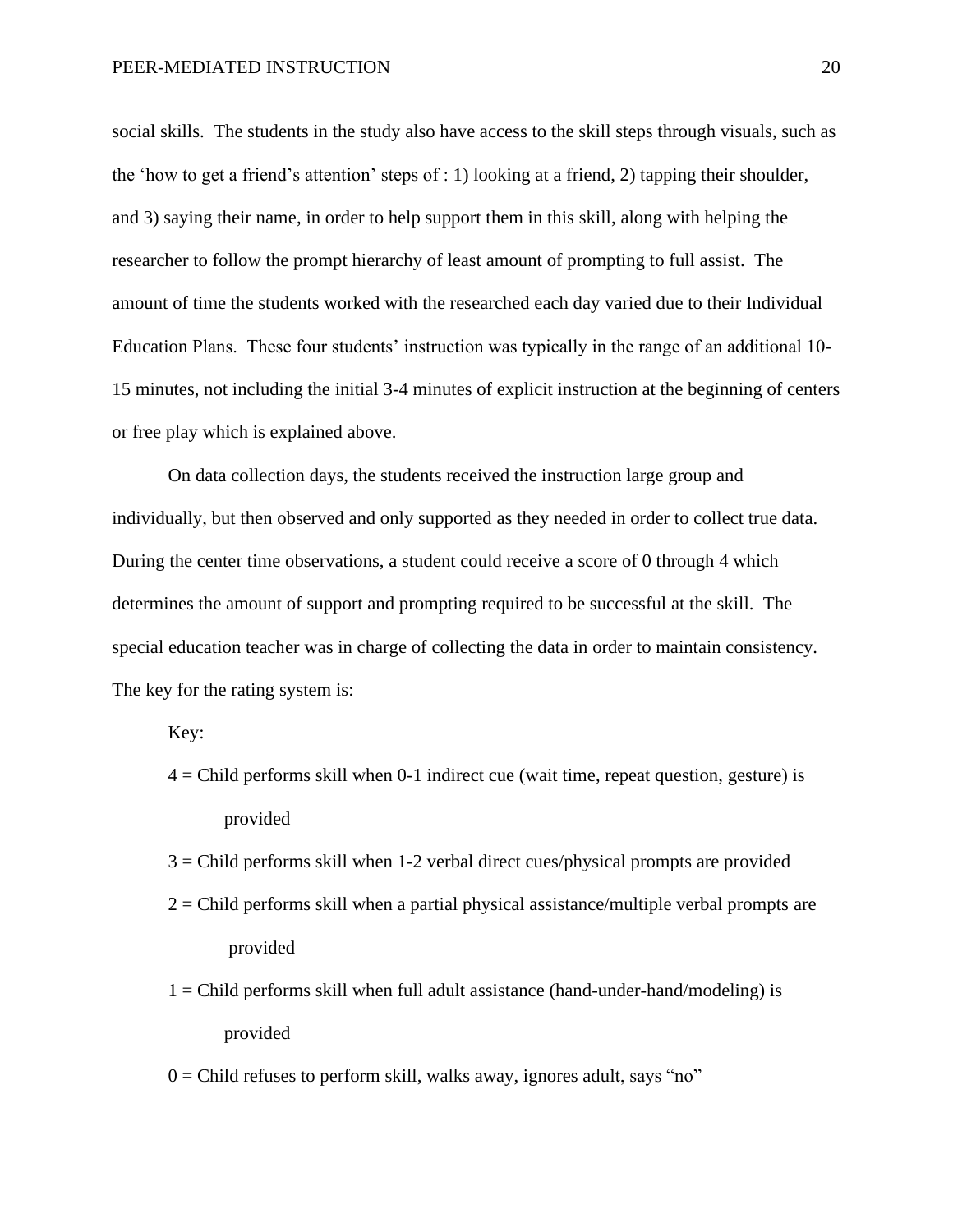This key was used for each individual skill within the goal. Each student was observed and rated on this scale for each piece of their individual education plan goal, which resulted in the variation of overall total possible score. For example, Student A had possible overall score of 16. They had 4 different skills under the one social communication goal that were accessed using the 4 point scale. They were not rated 4 different times on 1 individual skill. Following that logic, Students B and C had 5 skills under their overall goal worth 20 possible points and Student D had 6, totaling 24 possible points.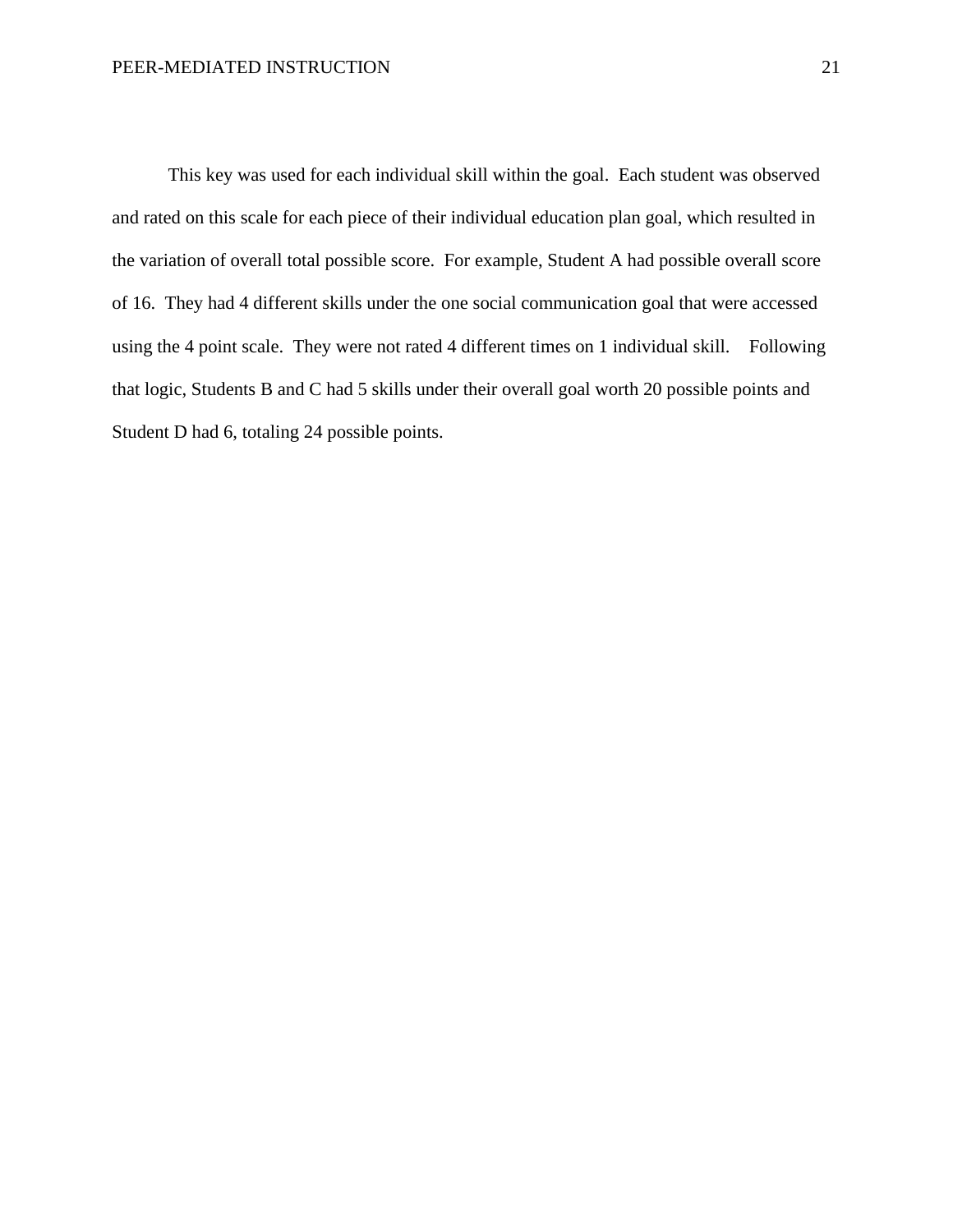#### **Results**

For this action research study, quantitative data collected prior to the implementation was taken in order to help determine and compare the findings of the new model of instruction. Overall, the goal was to determine whether utilizing researched systems of teaching peer mediated skills to students on the autism spectrum were beneficial to students not on the spectrum, but with disabilities and social behavior or social communication goals. There was minimal researcher bias in this action research study. Data was solely taken by an early childhood special education teacher with 3 years of teaching experience in the field and extreme knowledge in the action research study protocol and teachings. Quantitative data was taken three times during the action research study, with limited days off between instruction in order to promote the most accurate results. The quantitative data was taken using a coding system, 0-4, to determine the amount of support or prompting the child needed to complete the skill (4=no prompting required, 3=some prompting, such as repeating a question or reminding them to answer, 2=more prompting, such as a sentence stem or partial model, 1=full script or full model, and 0=that the child did not perform the skill due to some form of refusal).

Each student has their own independent goals on their individual education plans with some overlap in skills within the social behavior or social communication realm. The data was gathered through observation of the students' behaviors, with teacher intervention implemented following the prompting hierarchy outlined on the 4-0 point scale. The students were scored on the rubric based on where they were successful with the amount of prompting outlined. The students in this study were chosen because they did not have an individual education plan that would be reviewed or re-evaluated during the action research period, which could change the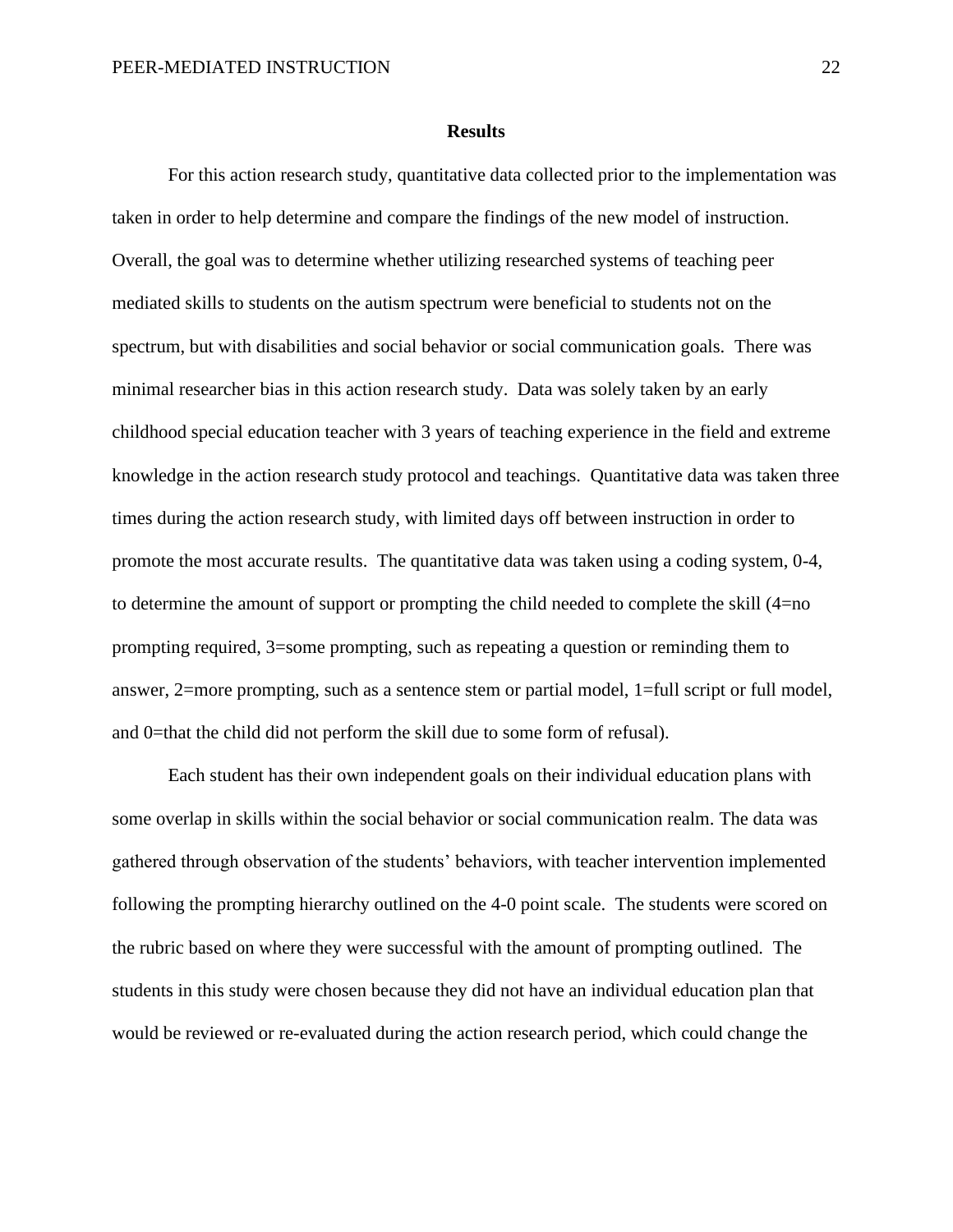goals of the students. It would reflect a change in data collected and not appropriately show skill acquisition.

The data collected is reflected in the following graph entitled 'Figure 1. Individual Student Achievement'. In it, it shows an overall improvement in each of the participants scores throughout the action research study period. Each of the four preschool students are reflected in their own colored line. This represents the up and down of the measurements on each collection date, but an overall gain for the individual students. It also represents how they made progress at different rates.



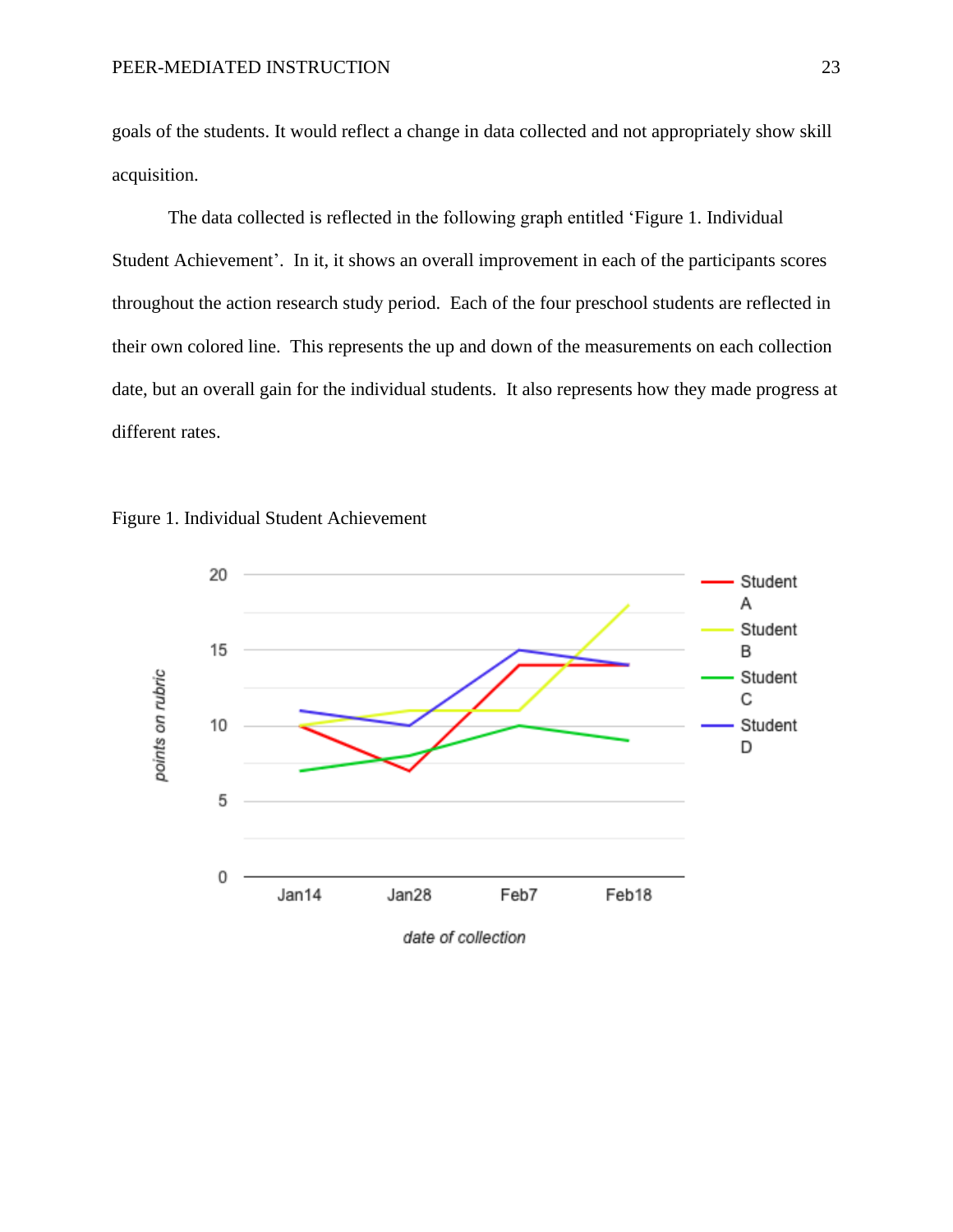It is important to remember that in 'Figure 1. Individual Student Achievement' each student is represented as an independent line and there is no trendline. Student A is represented in red, Student B is represented in yellow, Student C is represented in green and Student D is represented in blue. The horizontal axis reflects the time period of data collection, starting with the initial collection date of January 14 prior to implementation of the action research study and concluding on the February 18 collection date. The initial data point represents information gathered prior to the action research study beginning, with the following representing the duration and final date of collection. This graph shows the overall, individual student achievement. Based on this graph, each student made progress in their respective social communication or social behavior goal area skills.

In order to analyze the data, though, the data needs to be transferred to an appropriate, comparable piece of data. It is inappropriate to compare the students' raw scores as they are due to the variation of total possible points between each of the individual education plan goals. To do this, each of the students' points were translated to percentages in order to be able to accurately analyze them as a group.

In order to translate the scores into the necessary percentages, the initial score needs to be divided by the over possibility of points. For Student A, it means the score of 10 points divided by 16, the total amount of points possible, which results in .0625, which rounds up to 63%. This represents the data prior to the instruction of peer mediated skills. The same method was done for the data collected on February 18. For Student A, that meant taking the score of 14 divided by the overall score of 16, which equals .875, rounding up to 88%. This method was done for all of the student data in the action research study in order to be able to appropriately statistically analyze the data.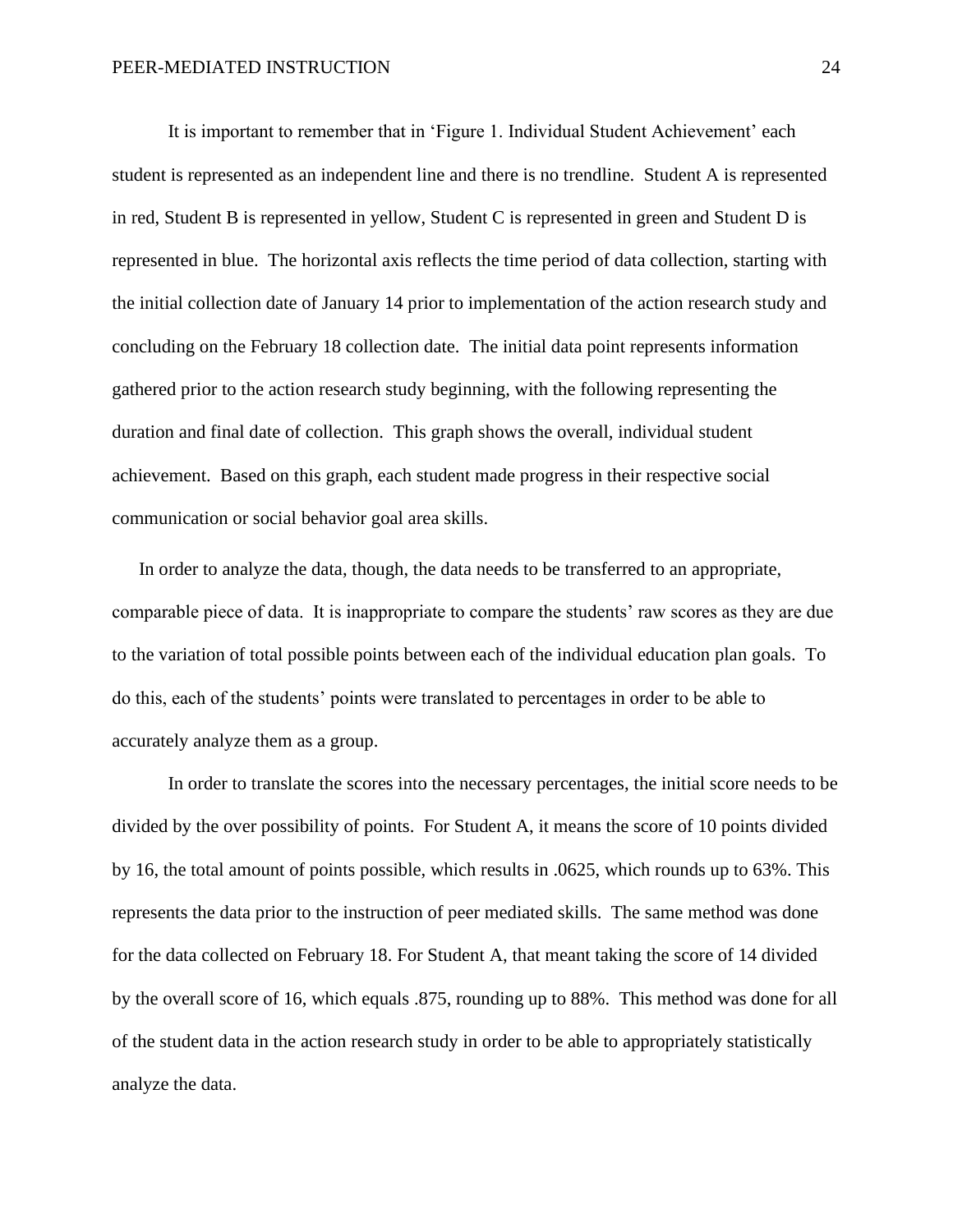Due to the variation in possible score amounts in individual education plan, and what each individual education plan is based upon, it is neither appropriate nor conducive to compare raw scores to one another, but rather the percentage of scores. These percentages reflect a more accurate representation of acquired skills and knowledge while taking out the variable of different total possible scores due to the individual education plan goal skill sets.

Using the data, a dependent groups *t* test revealed that there was a statistically significant difference in baseline scores on peer-mediated social skills ( $M = 48.50$ ,  $SD = 11.56$ ,  $n = 4$ ), as compared to scores after 6 weeks of new instruction on peer-mediated social skills (*M* = 70.35,  $SD = 22.31$ ,  $n = 4$ ) following a peer-mediated social skills intervention with large effect size,  $t(3) = 3.14$ ,  $p \le 0.051$ ,  $d = 1.23$ . On average there was a 21 point improvement between baseline and after the 6 weeks of new instruction. Due to  $p < .051$ , the study results are marginally significant.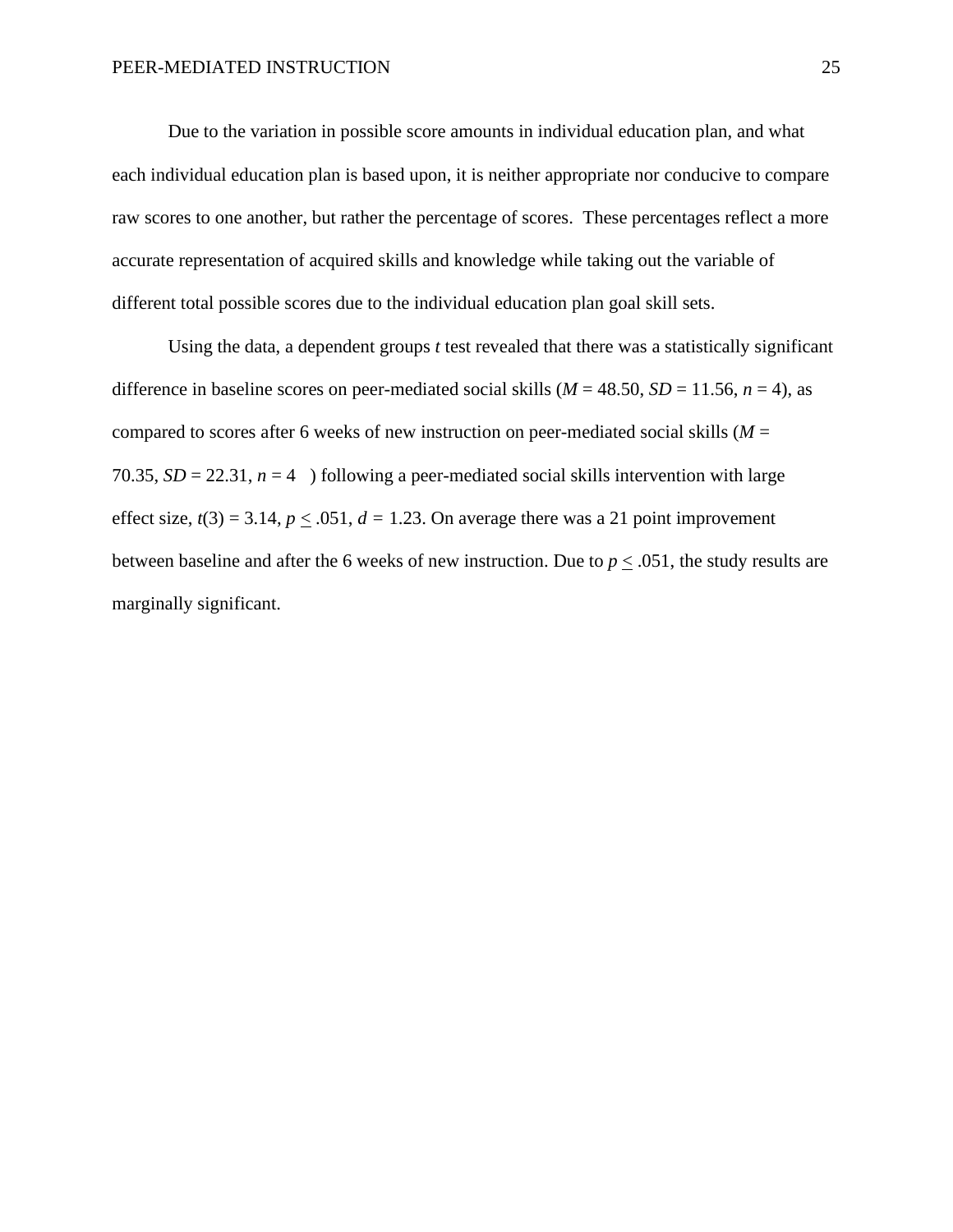#### **Discussion**

#### **Summary of Major Findings**

The data collection model over the course of the six week period of implementation of the new instruction of peer-mediated skills has shown to have a net positive impact social behavior and social communication skills. Each student in the group made a positive increase on their individual education plan goals, respectively. Overall, the students had an average increase of 22% in their social communication and social behavior skill acquisition over the 6 week period. This rate is markedly higher than the average rate of gain without the instruction, which is 11%. This amount of growth shows that students who are exposed to and instructed in peermediated social skills have a higher rate of growth and skill acquisition than students who are not.

Although there was growth for the students involved, Student C made the least amount, and it was quite similar to the expected growth rate based on what the Individual Education Plan team determined prior to the action research study. There are numerous factors that could play into this, such as disruptions in their home life, which this student did experience through the 6 week study. Overall, with the positive reflection on the instruction, the team can start to look to more advanced skills within the area(s) if the students are still discrepant from peers in skill acquisition.

#### **Limitations of the Study**

This study was implemented as designed with minimal changes. There were two snow days, along limited with absences by the students and none by the teacher. Due to the small amount of the both snow days and absences, they were not noted as they did not make a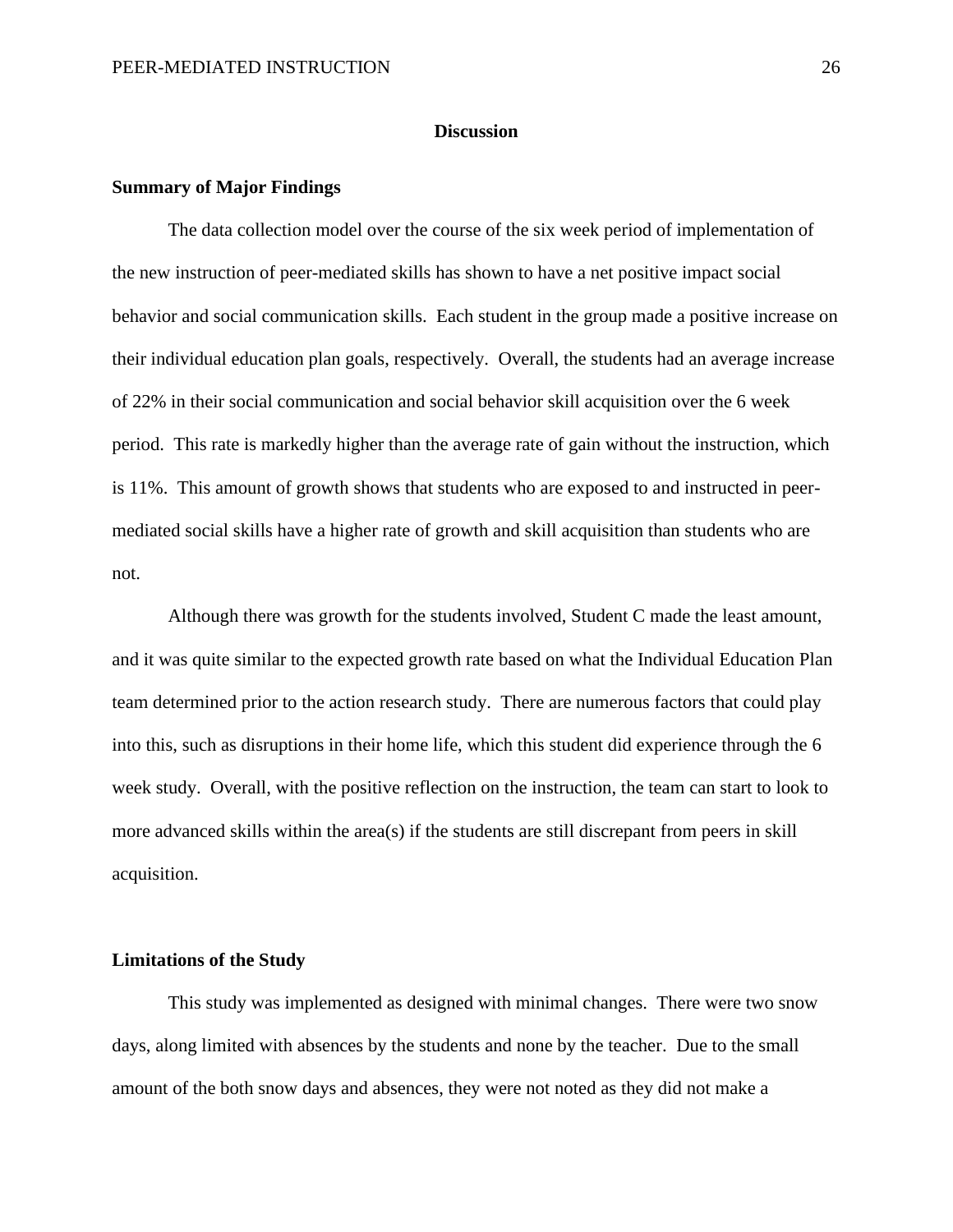particularly large impact on the study. An additional impact to the study is the difference between days of attendance for students. Students A, B, and C are all in a three-year-old classroom that meets for two three-hour morning sessions per week, making it a total of six hours per week of instruction. Student D is in the four-year-old classroom that is four afternoons per week for three hours, totaling twelve hours per week of instruction.

Another limitation of the study is the sample size of students. For this action research project, only 4 students were included. It is difficult to truly see the effect size of the instruction without including a wider variety and larger number of children. This study would benefit from being repeated with a larger amount of students to confirm the results.

Family life could be considered a limitation of the study based on how much the families encouraged the peer-mediated strategies in their homes. Families were all aware of the instruction, and what it entailed. Since three of the students only had it twice per week, if a family also encouraged the communication and behavior skills at home, they were reinforcing it. It was not mandated, required or necessary for families to do this, although I know at least one did encourage the peer-mediated strategies for their student home.

#### **Further Study**

There is one classroom that is fully implementing and teaching peer-mediated strategies for the whole class during large group instructional time, while also encouraging it for all students through 'I am a good friend' bracelets. When a teacher, associate, speech-language pathologist, or any other adult in the room, sees the skill being used in a generalized environment (not set up by an adult), they acknowledge it and give the student(s) involved in the interaction a bracelet. It has been proposed, and begun, to incorporate this method of teaching and learning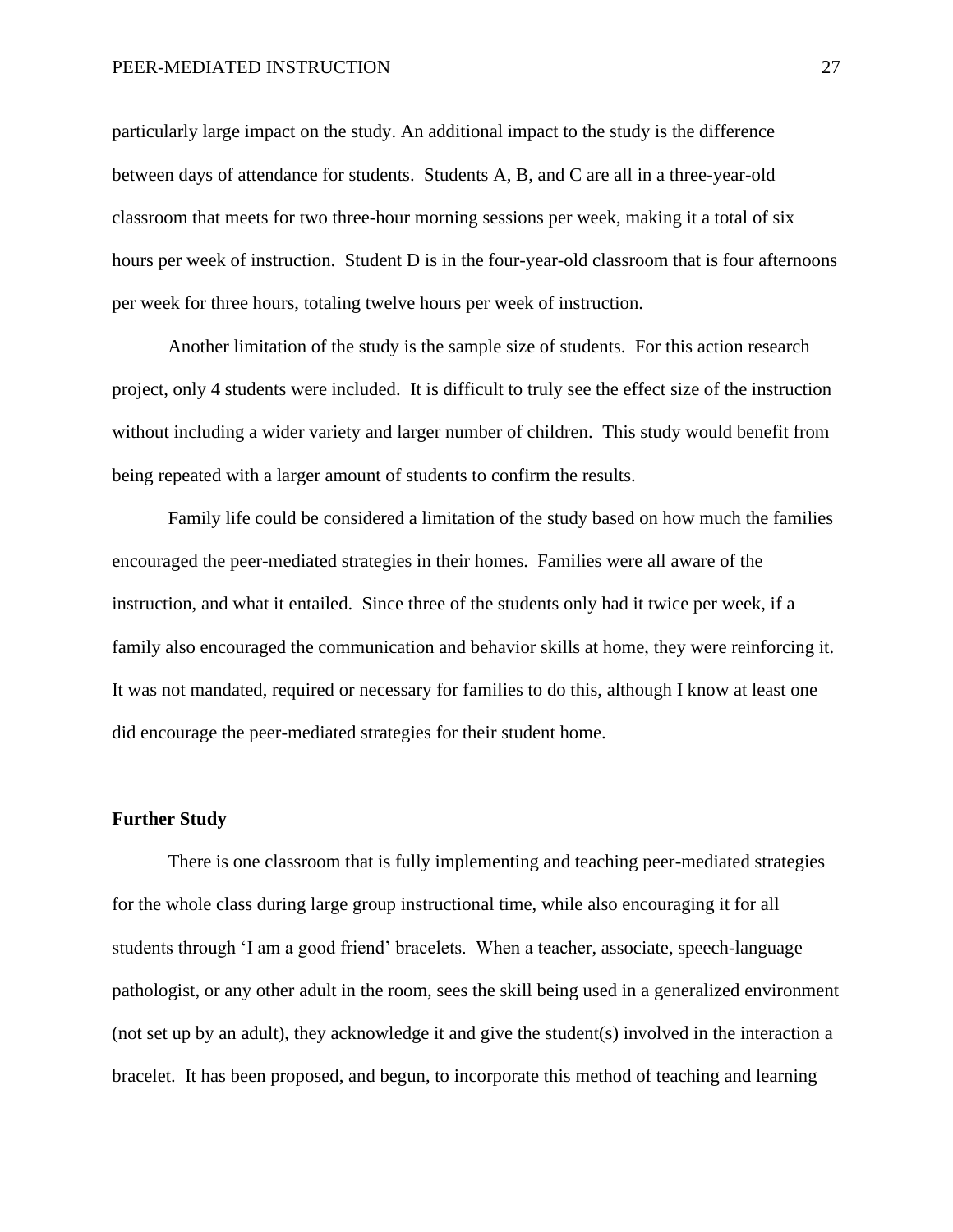#### PEER-MEDIATED INSTRUCTION 28

social skills throughout the other preschool classrooms in order to see if they can increase the ability to utilize the appropriate skills. Additionally, for students identified through special education and have a deficit in these skill areas, other peers need to know how to appropriately respond so that the students can be successful and learn how to generalize the skills.

Another interesting study would be to see the effect of these social skills taught in preschool, and how, or if, it translates to success in kindergarten. As it stands currently, the Mid-Prairie State-Wide Voluntary Preschool Program overall emphasizes social-emotional skills over academics. Mid-Prairie's kindergarten program then transitions to an emphasis in academic skills as the priority. If implemented appropriately in preschool, it would be interesting to see if peer-mediated strategies helped students in academics in kindergarten. The study could focus on students who receive special education services, or overall as an entire grouping of students, based on who received the instruction in preschool. Additionally, increasing social-emotional skills instruction in kindergarten, continuing the LEAP methodology of peer-mediated skills that students are familiar with, would be interesting to study with the idea to see how or if it affected students in special education, and in what ways.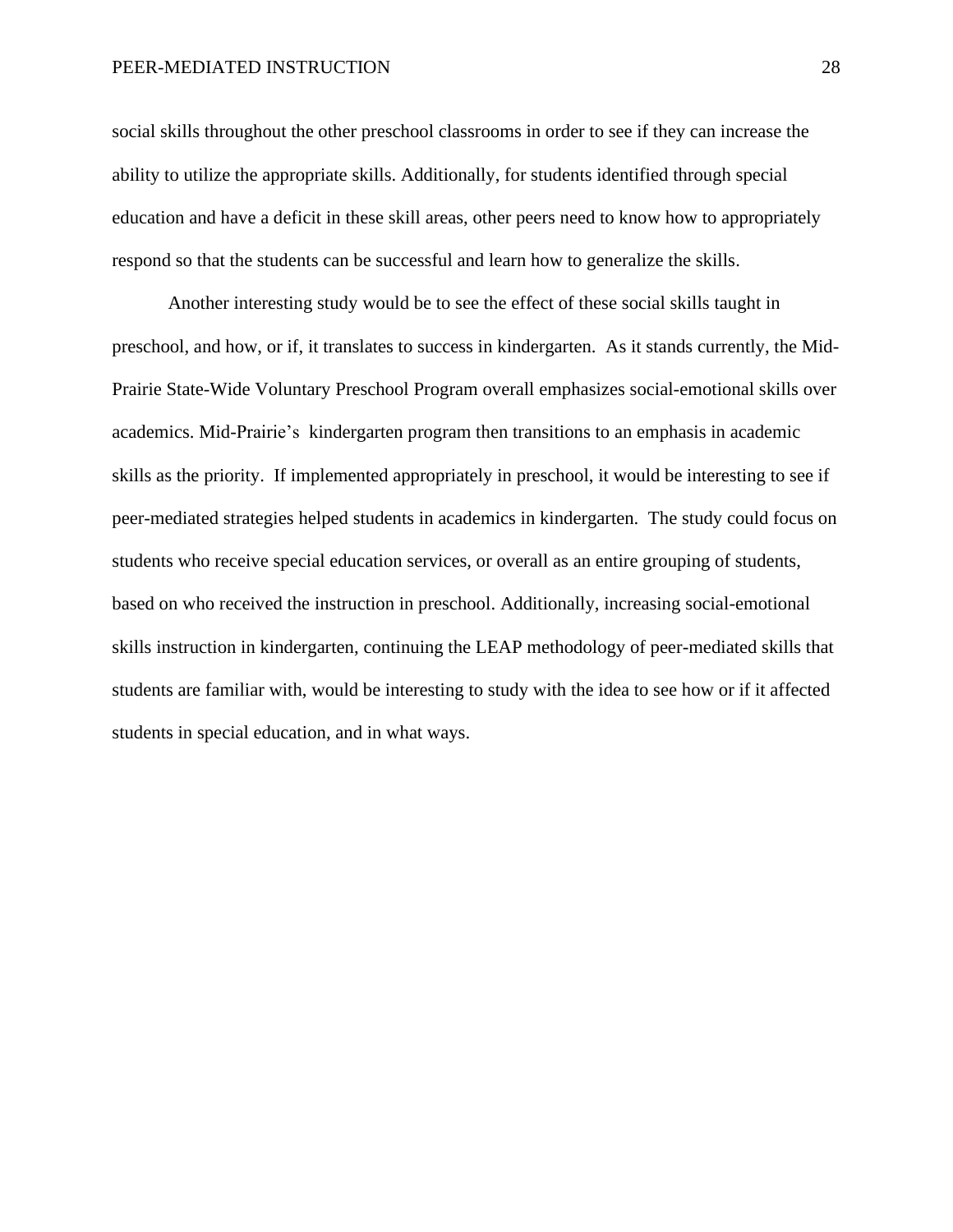#### **Conclusion**

Preschools are filled with students of all types, regardless of social status, ability, or any other marker of distinction. Inclusive preschools have the task to teach all students who enter their rooms, from the highest achieving to those who come from Early Access and need special education services. When a student has a disability in the areas of social behavior or social communication, or both, explicit peer-mediated strategies has been shown to help increase the student's skills, based on this action research study. The ability to foster the skills in social behavior and social communication is important in preschool, which is a time when children begin to make friends in a setting outside of their family or sitter. Providing children with explicit instruction in peer-mediated strategies who have a disability in the area helps to foster their skills and allows them to learn and use their skills within the preschool environment.

It is important that students learn how to navigate the social settings that formal schooling provides. There are social norms that peers learn quickly, such as how to get someone's attention, if they did not come into the school with the skills. When looking at these social behavior and social communication skills, students who have disabilities those areas need the skills explicitly taught and supported throughout their day in order to be able to generalize them.

The action research conducted through this study has shown that a positive correlation between explicit instruction of peer-mediated strategies and student acquisition of social communication and social behavior skills acquisition. As explicit instruction was provided in peer-mediated social skills, student scores increased individually on their Individual Education Plan goals improved, as derived from their data collection rubrics, as well as in the group as whole. As educators, specifically those in early childhood special education, continue to modify and guide their teaching, it is important to implement opportunities for learning social behavior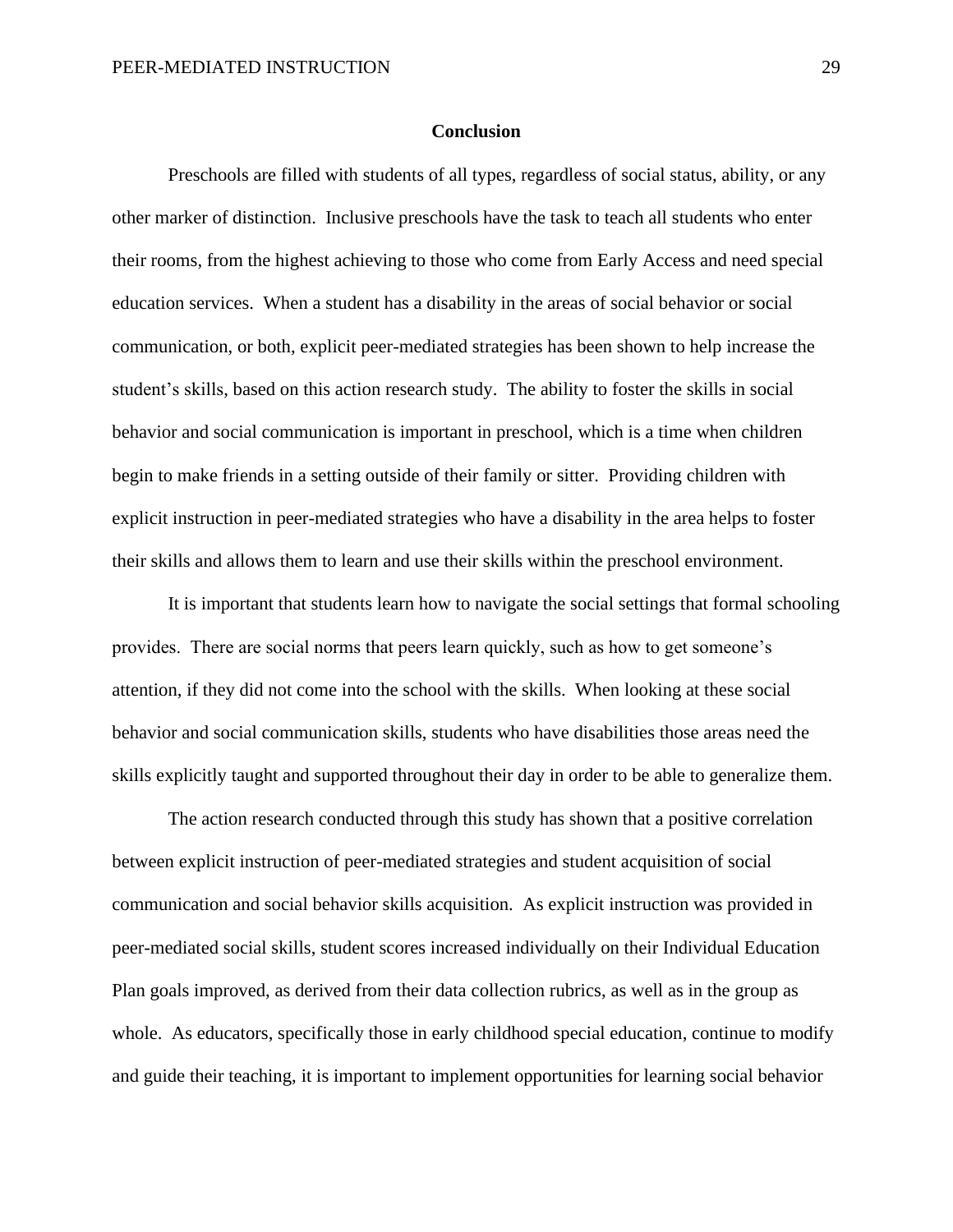and social communication skills, both through explicit instruction and through planned opportunities throughout the day.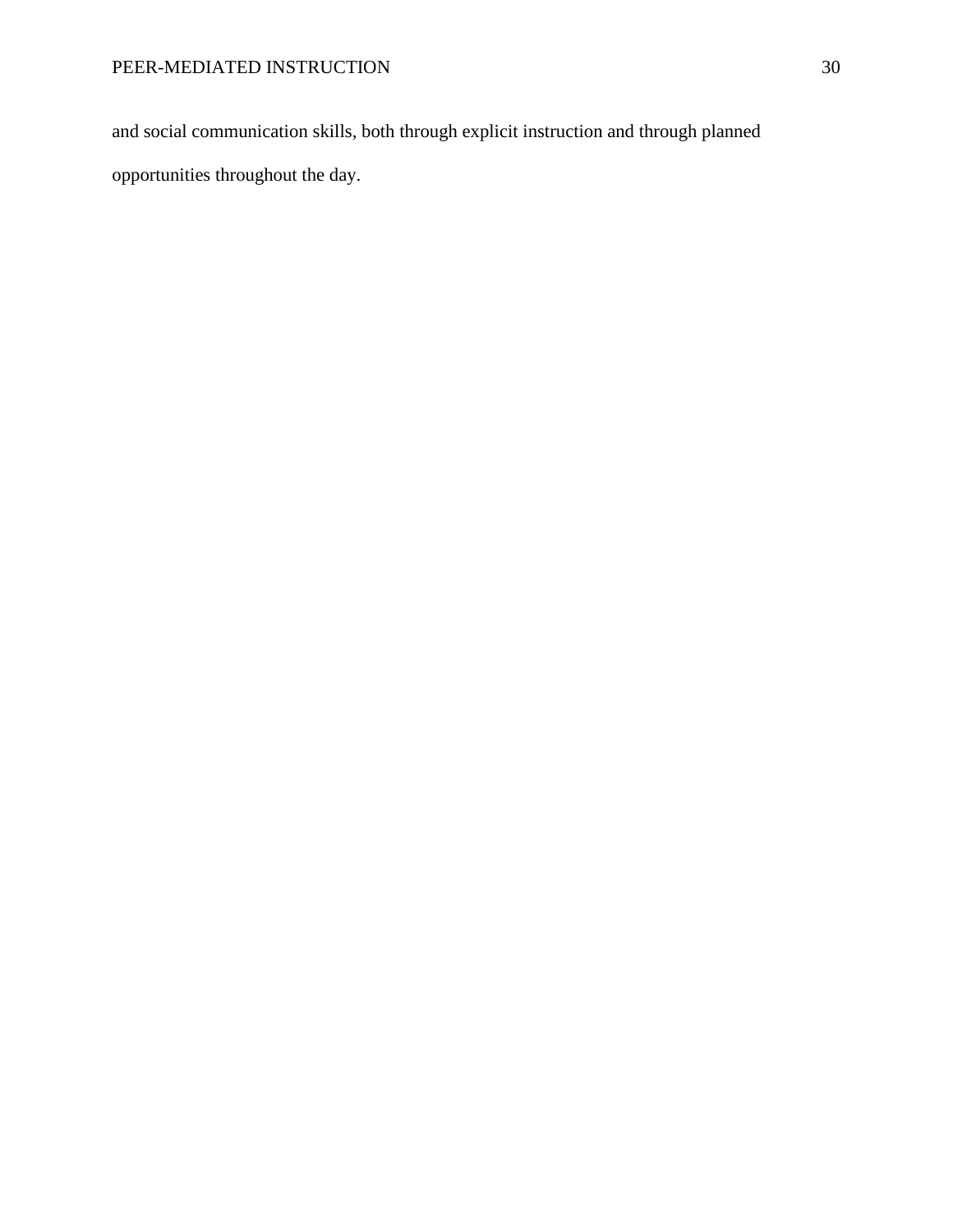#### References

- Ashdown, D. M., & Bernard, M. E. (2012). Can explicit instruction in social and emotional learning skills benefit the social-emotional development, well-being, and academic achievement of young children? *Early Childhood Education Journal, 39*(6), 397-405.
- DeLay, D., Zhang, L., Hanish, L., Miller, C., Fabes, R., Martin, C., Updegraff, K. (2016). Peer influence on academic performance: A social network analysis of social-emotional intervention effects. *Prevention Science, 17*(8), 903-913.
- Denham, S., McKinley, M., Couchoud, E., & Holt, R. (1990). Emotional and behavioral predictors of preschool peer ratings. *Child Development, 61*(4), 1145-1152.
- Frantz, R., Hansen, S. G., Erturk, B., Machalicek, W., Squires, J., & Raulston, T. J. (2019). Play to teach: Coaching paraeducators to facilitate communication in the preschool classroom: AJMR. *American Journal on Intellectual and Developmental Disabilities, 124*(6), 497-510.
- Hansen, S. G., Raulston, T. J., Machalicek, W., Frantz, R., Drew, C., Erturk, B., & Squires, J. (2019). Peer-Mediated Joint Attention Intervention in the Preschool Classroom. *The Journal of Special Education*, *53*(2), 96–107.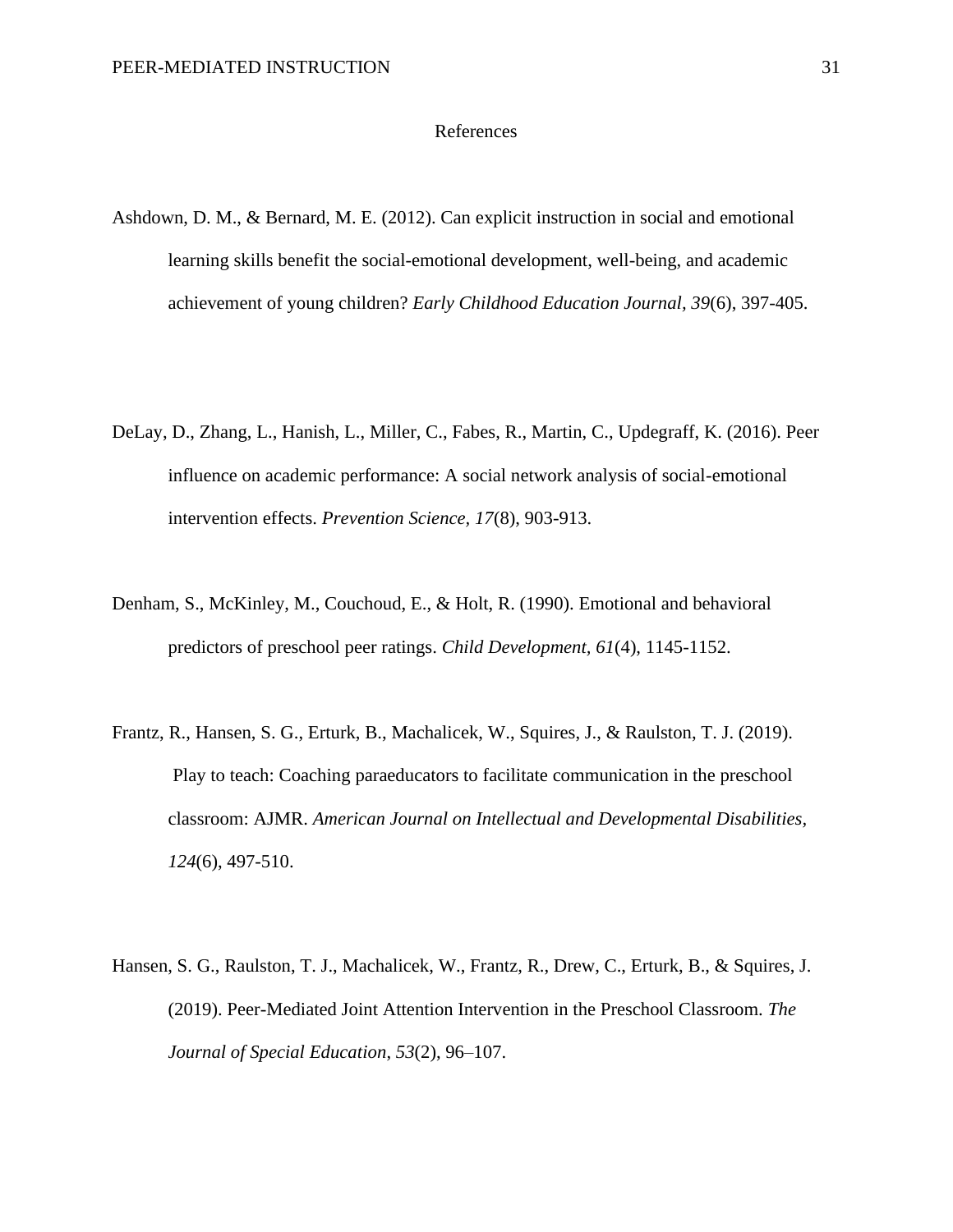- Hart, S., & Banda, D. (2018). Examining the effects of peer mediation on the social skills of students with autism spectrum disorder as compared to their peers. *Education and Training in Autism and Developmental Disabilities, 53*(2), 160-175.
- Hoyson, M., Jamieson, B., & Strain, P.S. (1984). Individualized group instruction of normally developing and autistic-like children: The LEAP curriculum model. *Journal of the Division for Early Childhood*, 8, 157-172.
- Kılıç, & Güngör Aytar. (2017). The effect of social skills training on social skills in early childhood, the relationship between social skills and temperament. *Egitim Ve Bilim, 42*(191), 185-204,
- Laugen, N., Jacobsen, K., Rieffe, C., & Wichstrøm, L. (2017). Social skills in preschool children with unilateral and mild bilateral hearing loss. *Deafness & Education International, 19*(2), 54-62.
- Leaf, J., Leaf, J., Milne, C., Taubman, M., Oppenheim-Leaf, M., Torres, N., & Yoder, P. (2017). An Evaluation of a Behaviorally Based Social Skills Group for Individuals Diagnosed with Autism Spectrum Disorder. *Journal of Autism & Developmental Disorders*, *47*(2), 243–259.
- Li, J., Hestenes, L., & Wang, Y. (2016). Links between preschool children's social skills and observed pretend play in outdoor childcare environments. *Early Childhood Education Journal, 44*(1), 61-68.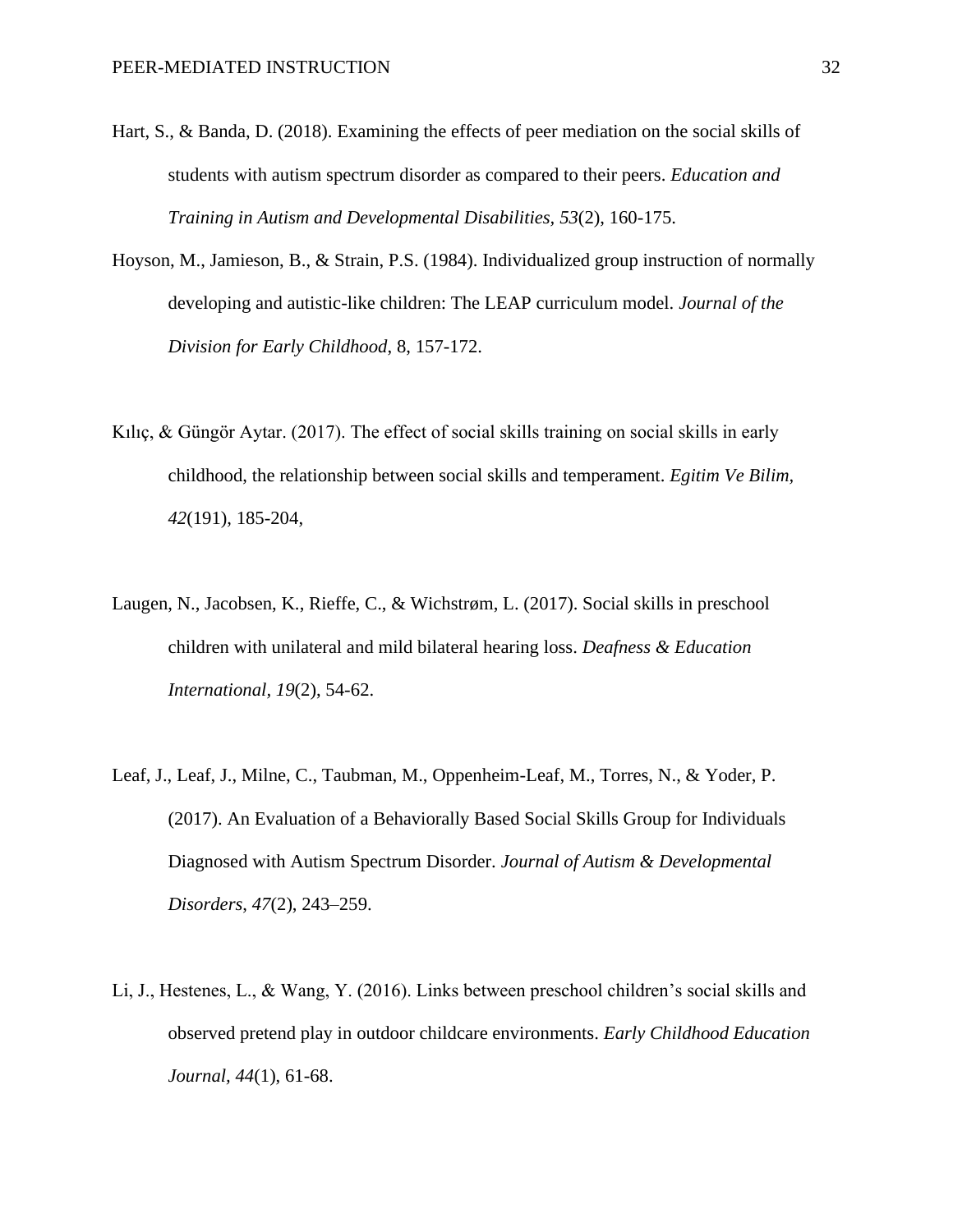- McCoy, D. C., Cuartas, J., Waldman, M., & Fink, G. (2019). Contextual variation in young children's acquisition of social-emotional skills. *PloS ONE*, *14*(11).
- Morrison, L., Kamps, D., Garcia, J., & Parker, D. (2001). Peer mediation and monitoring strategies to improve initiations and social skills for students with autism. *Journal of Positive Behavior Interventions, 3*(4), 237-250.
- Ng, A. H. S., Schulze, K., Rudrud, E., & Leaf, J. B. (2016). Using the teaching interactions procedure to teach social skills to children with autism and intellectual disability: AJMR. *American Journal on Intellectual and Developmental Disabilities, 121*(6), 501- 519,564,566.
- Piasta, S. B., Sawyer, B., Justice, L. M., O'Connell, A. A., Jiang, H., Dogucu, M., & Khan, K. S. (2019). Effects of Read It Again! In Early Childhood Special Education Classrooms as Compared to Regular Shared Book Reading. *Journal of Early Intervention*.
- Radley, K., Hanglein, J., & Arak, M. (2016). School-based social skills training for preschoolage children with autism spectrum disorder. *Autism: The International Journal of Research and Practice, 20*(8), 938-951.
- Rodríguez-Medina, J., Martín-Antón, L. J., Carbonero, M. A., & Ovejero, A. (2016). Peer-Mediated Intervention for the Development of Social Interaction Skills in High-Functioning Autism Spectrum Disorder: A Pilot Study. *Frontiers in psychology*, *7*, 1-11.